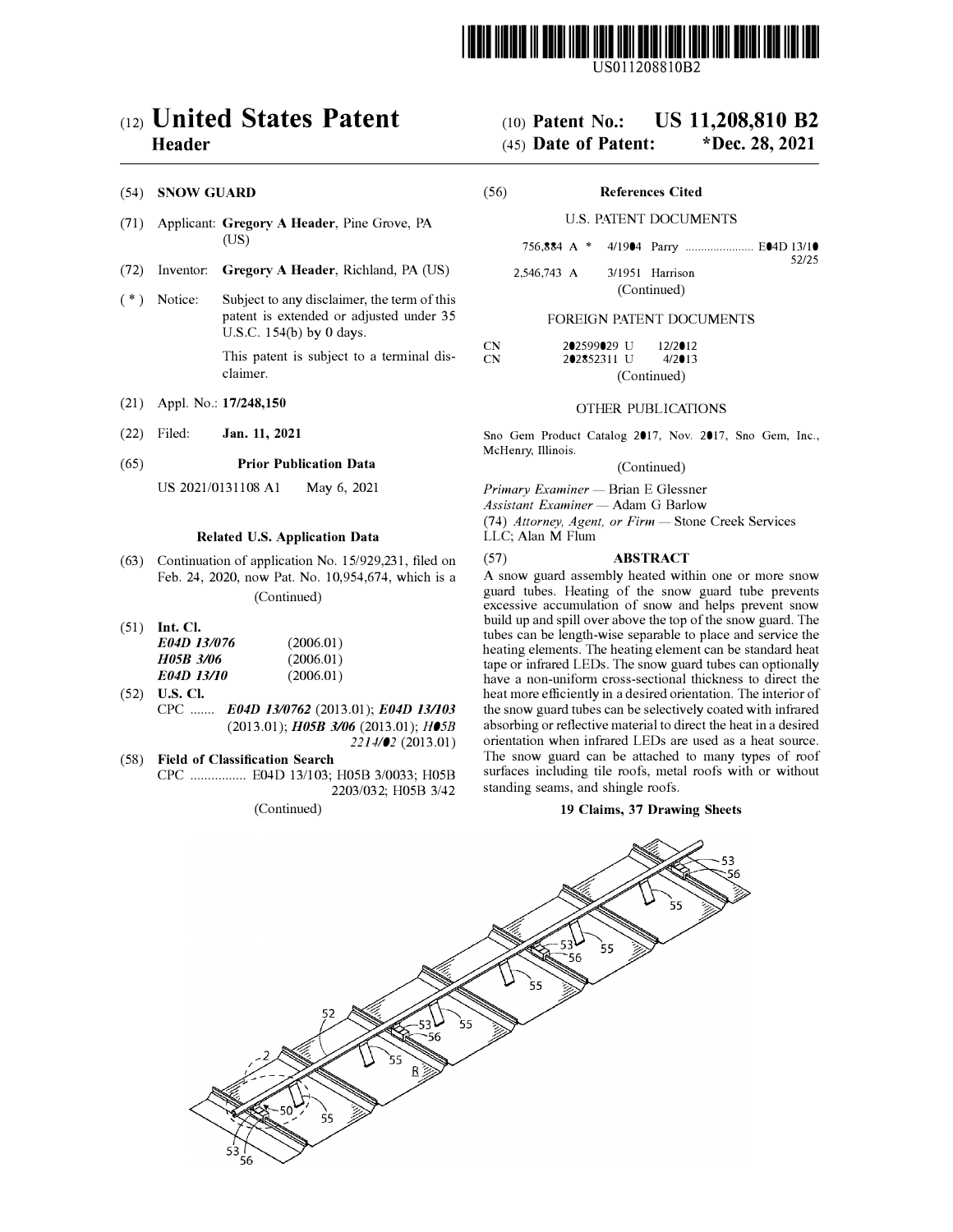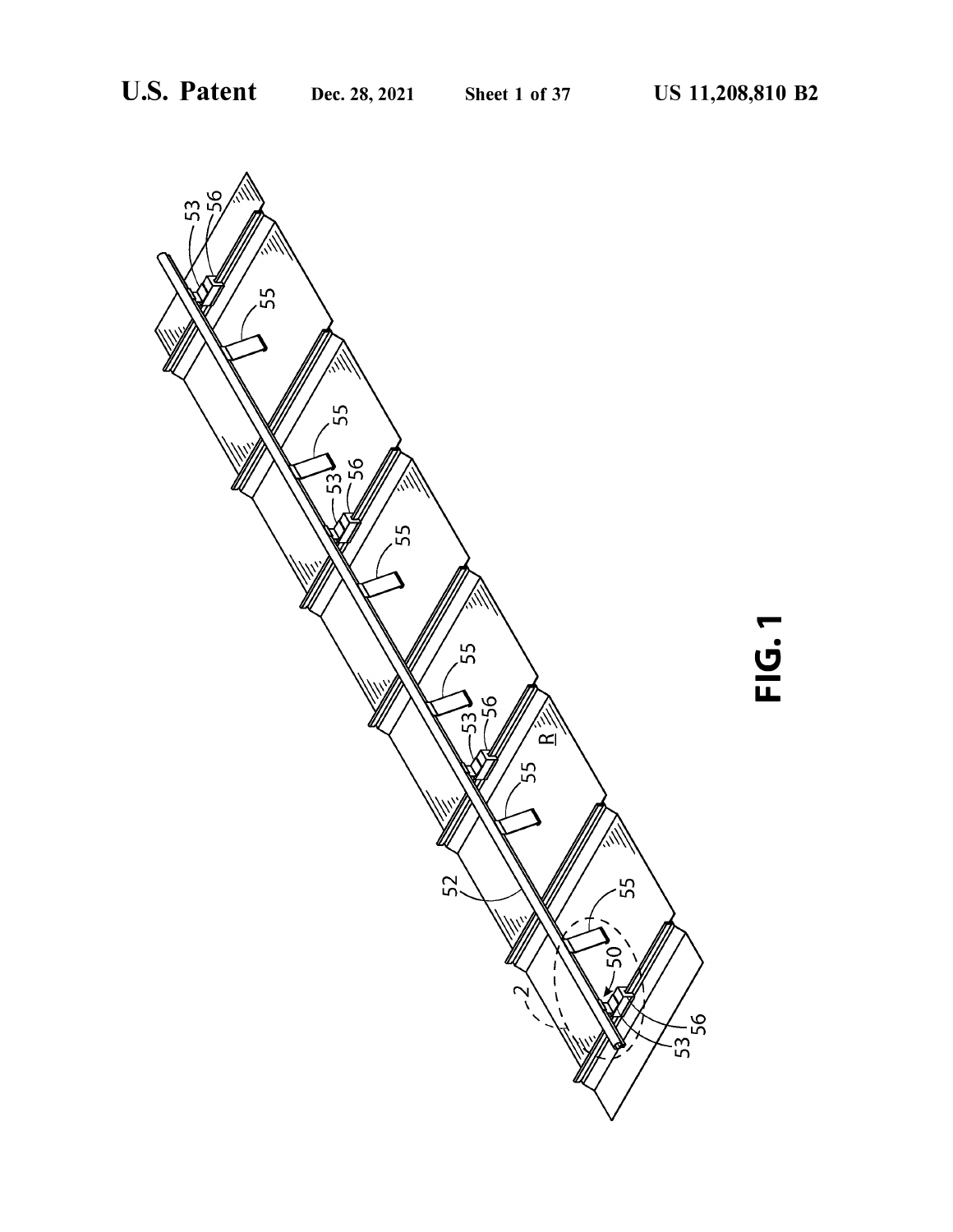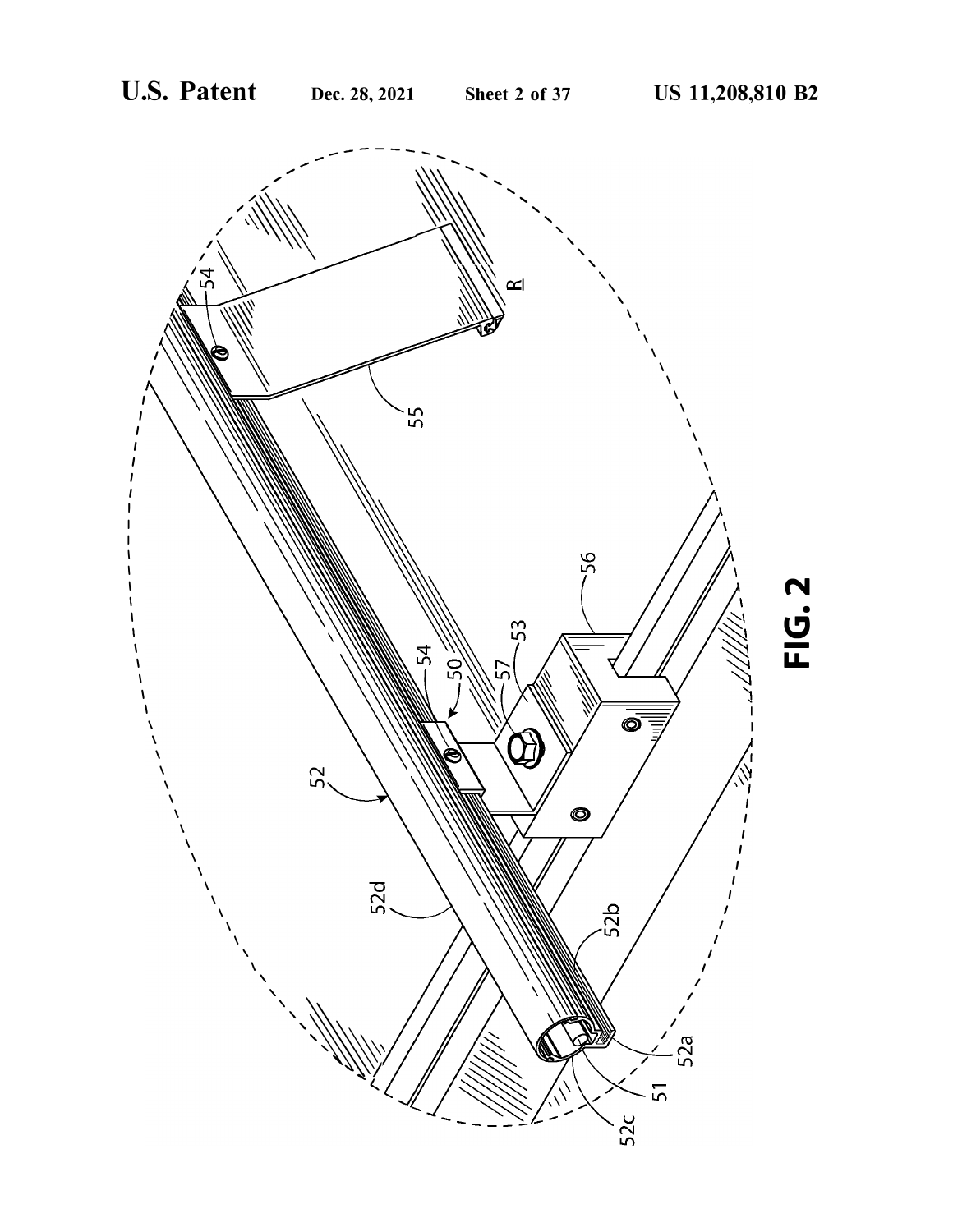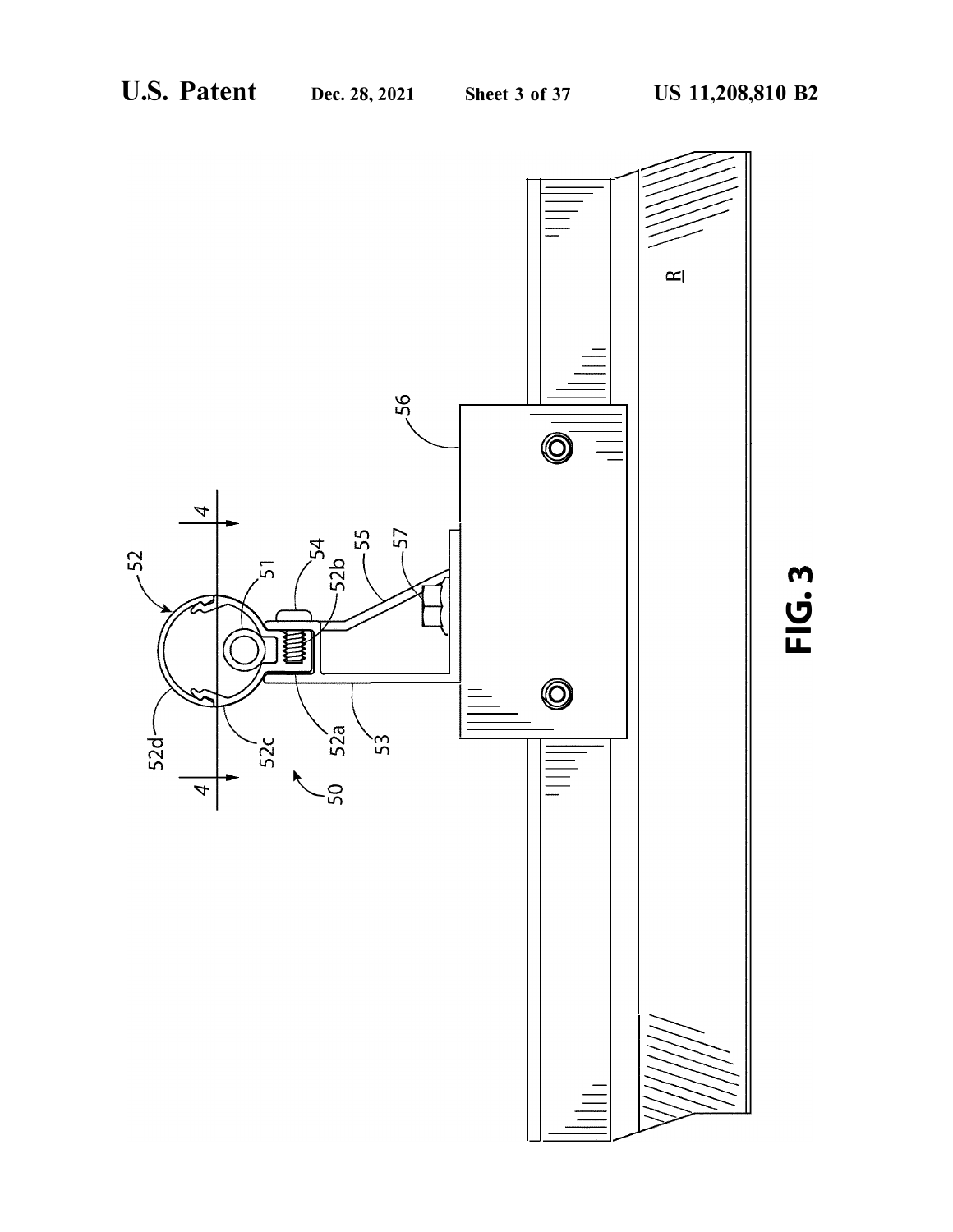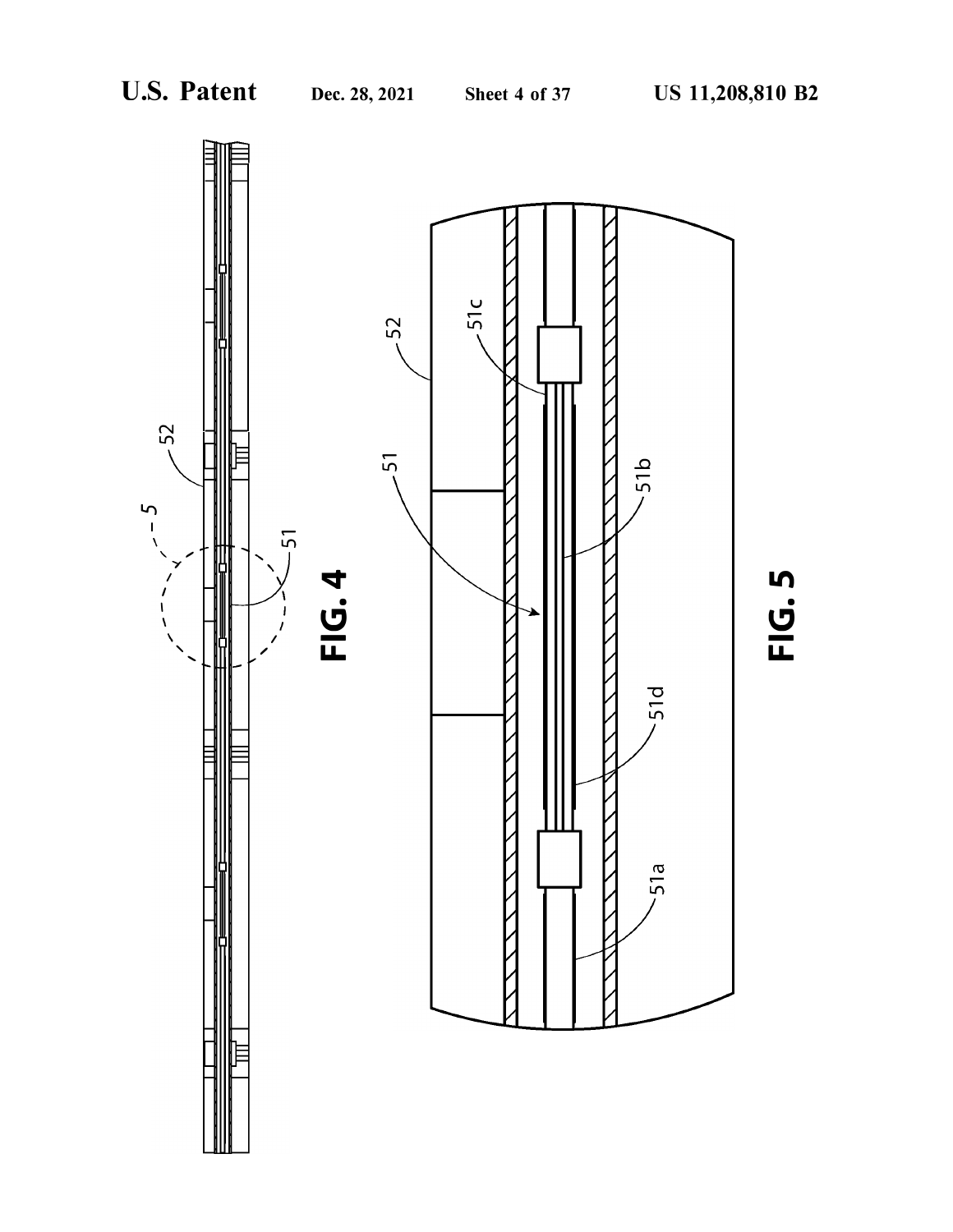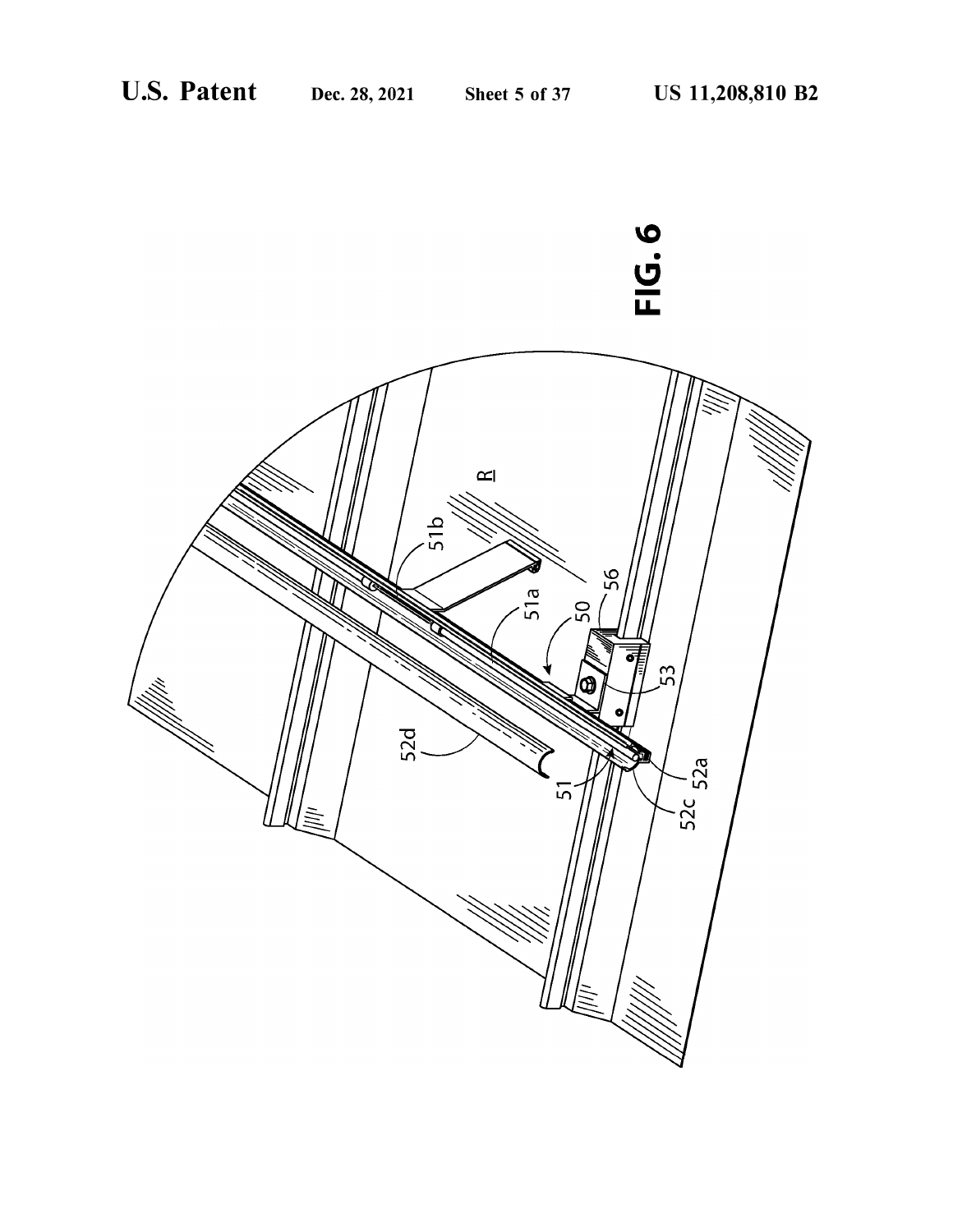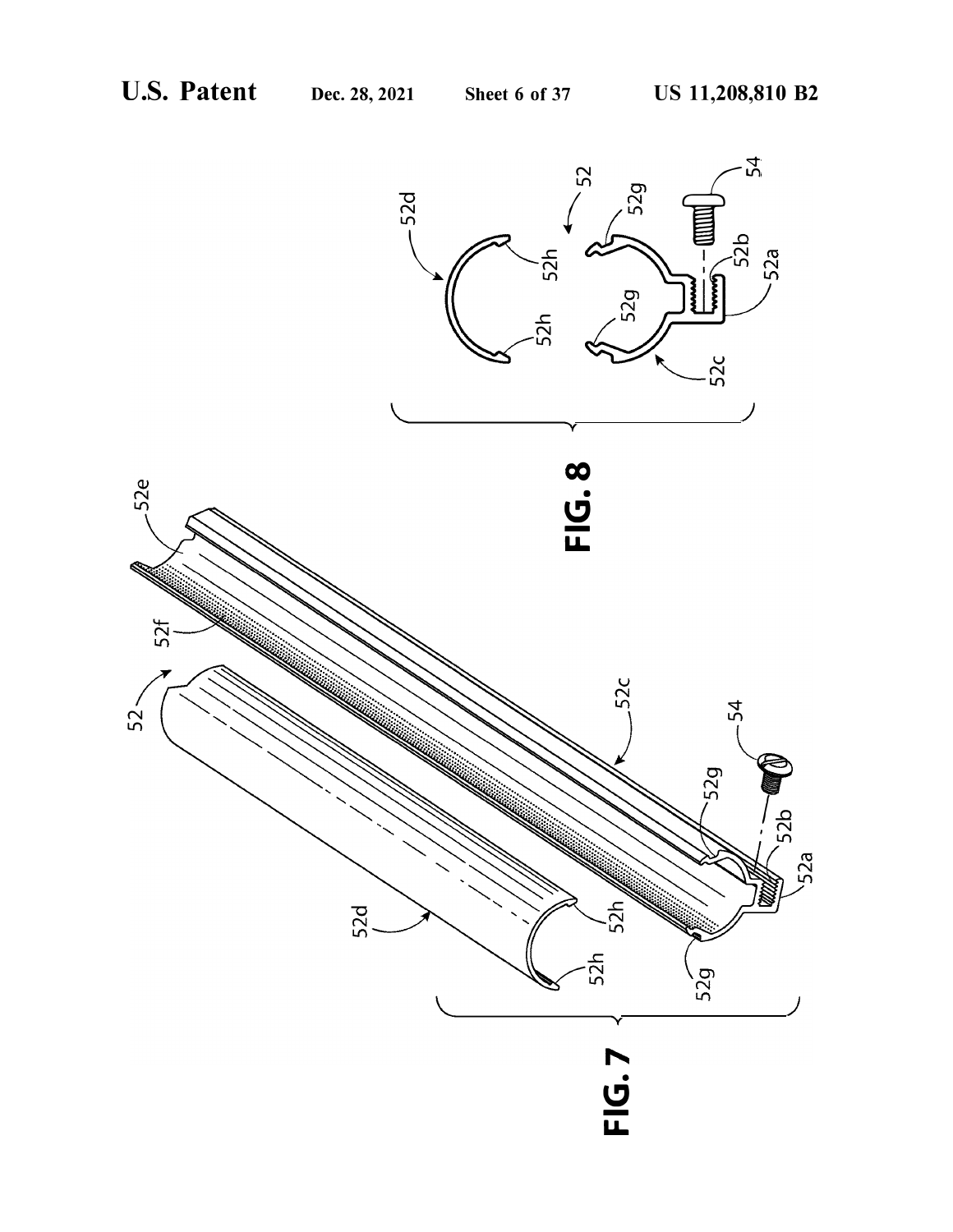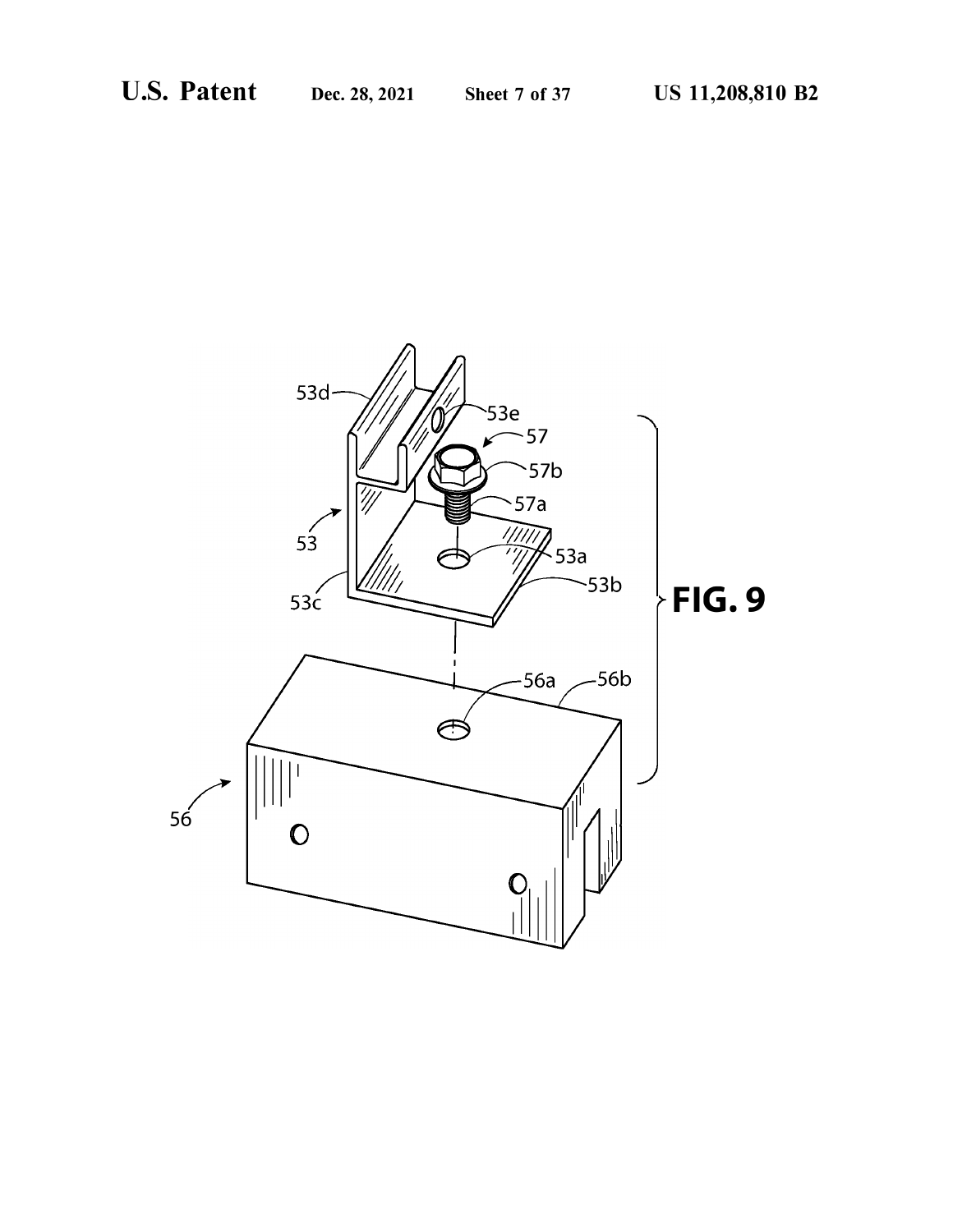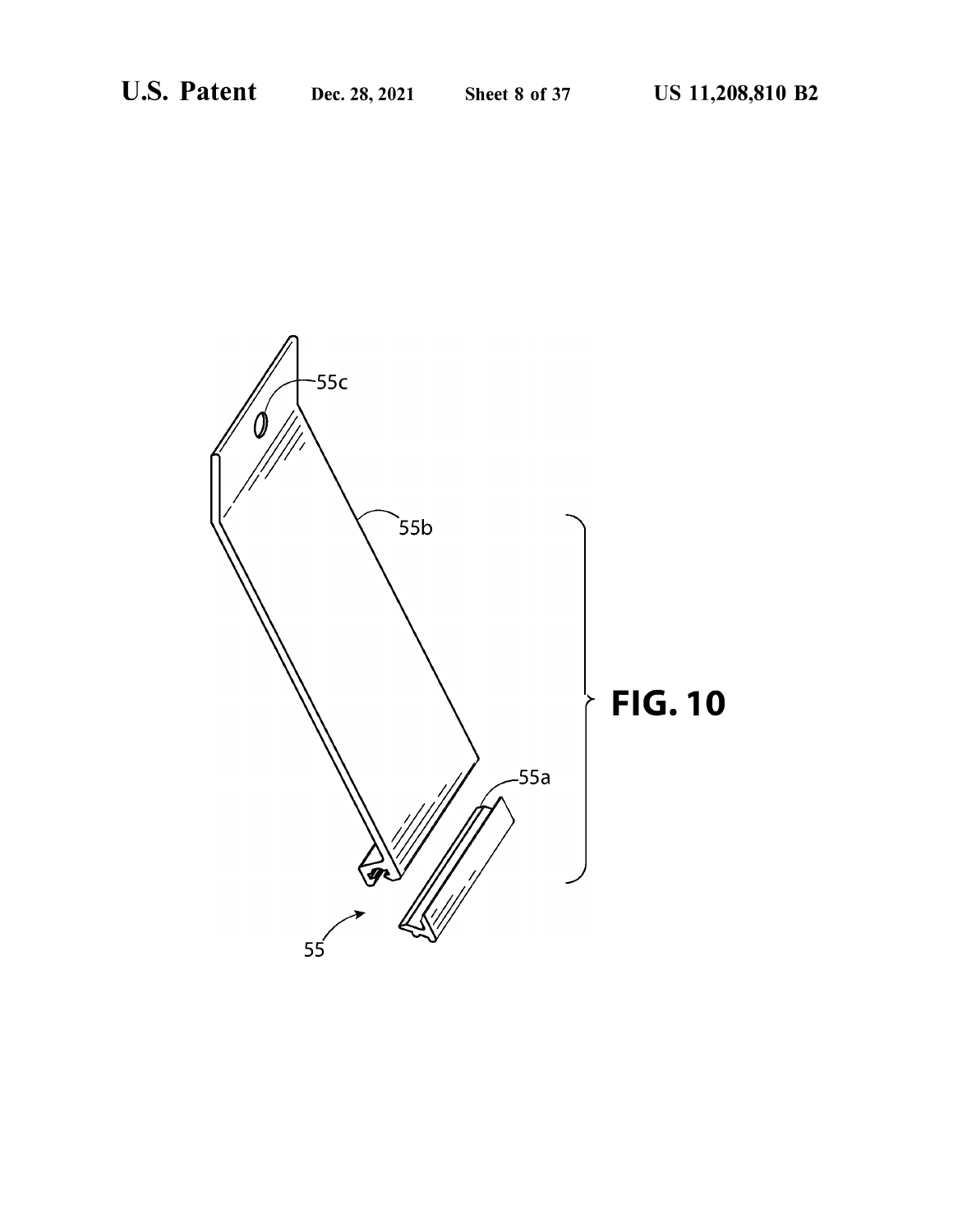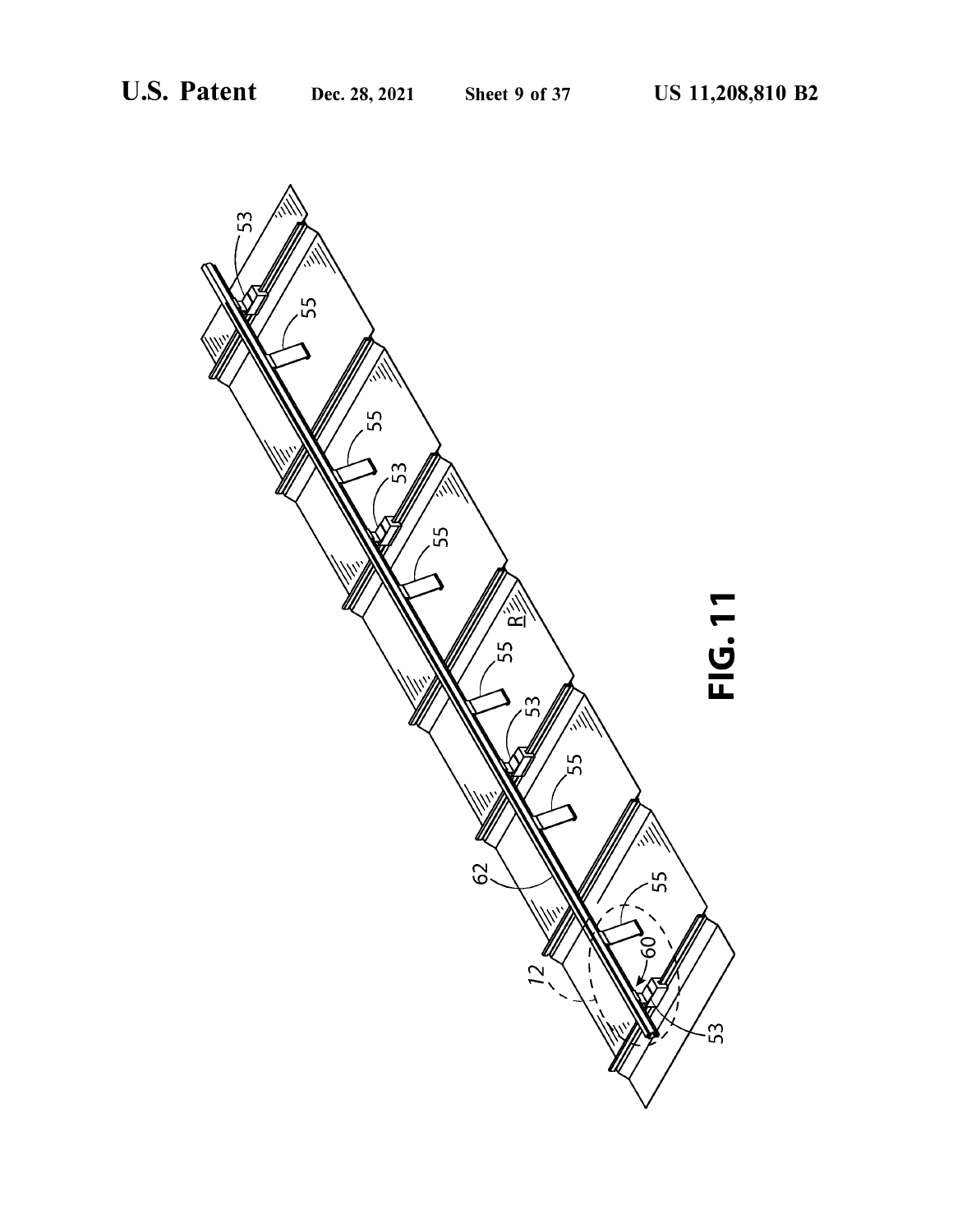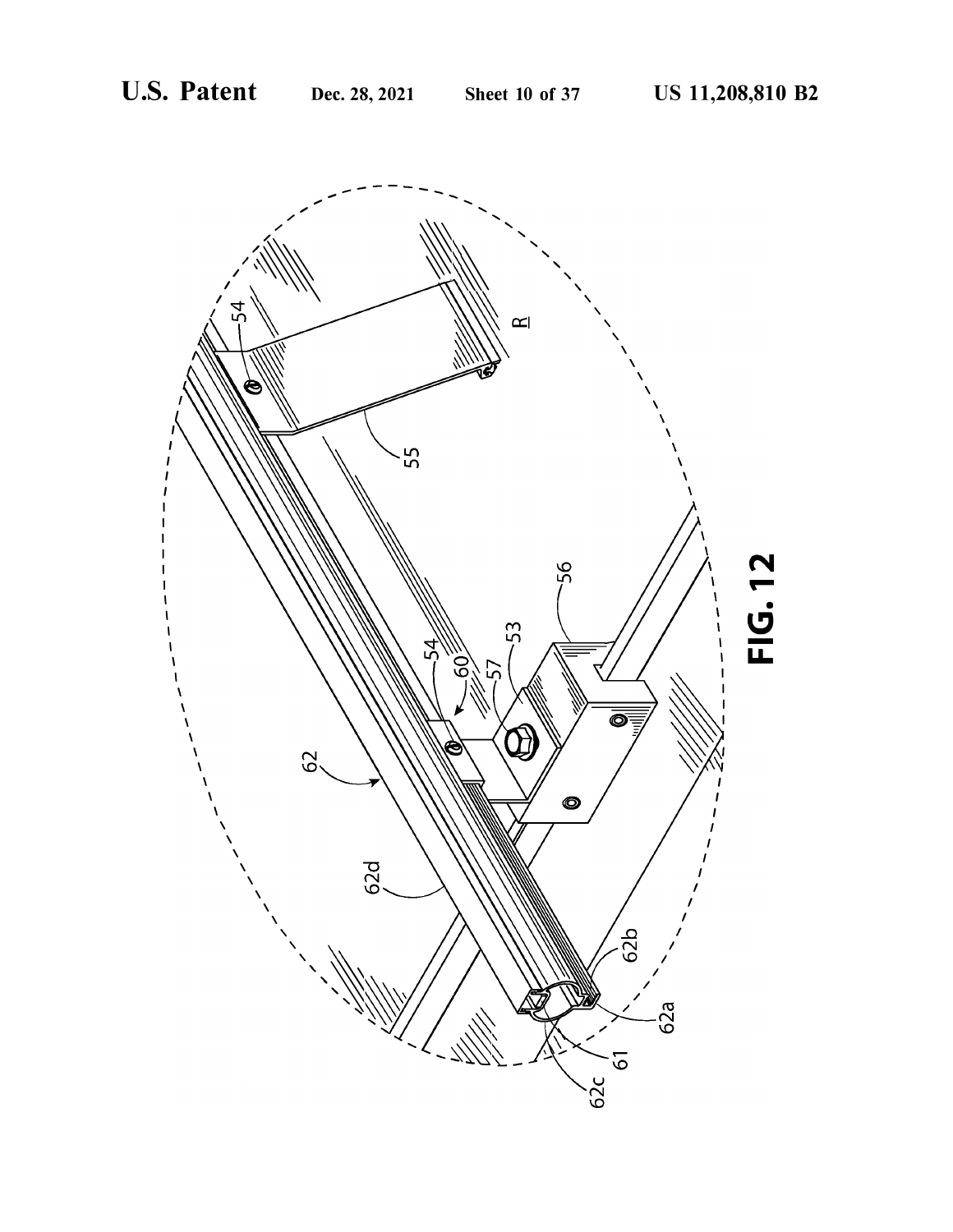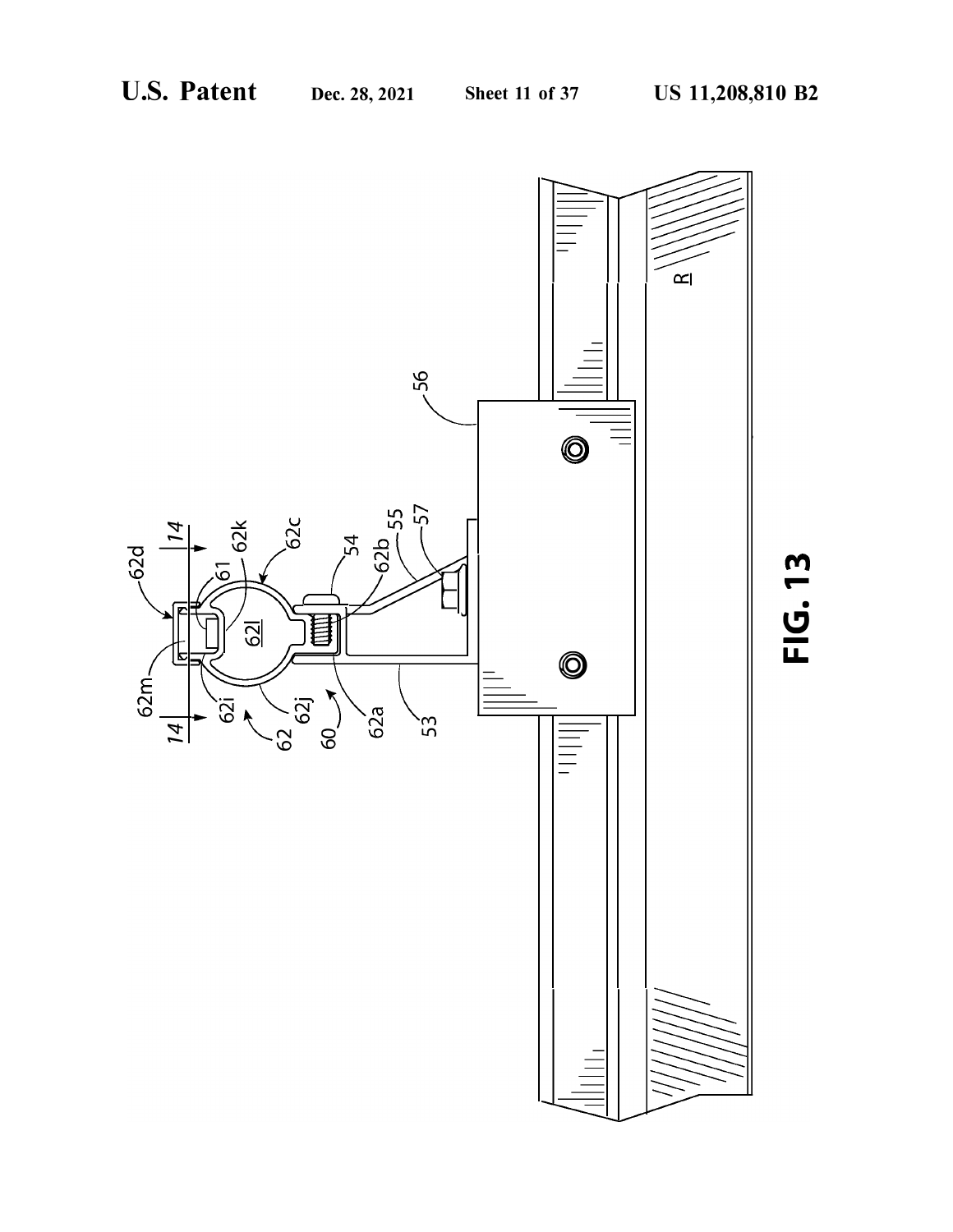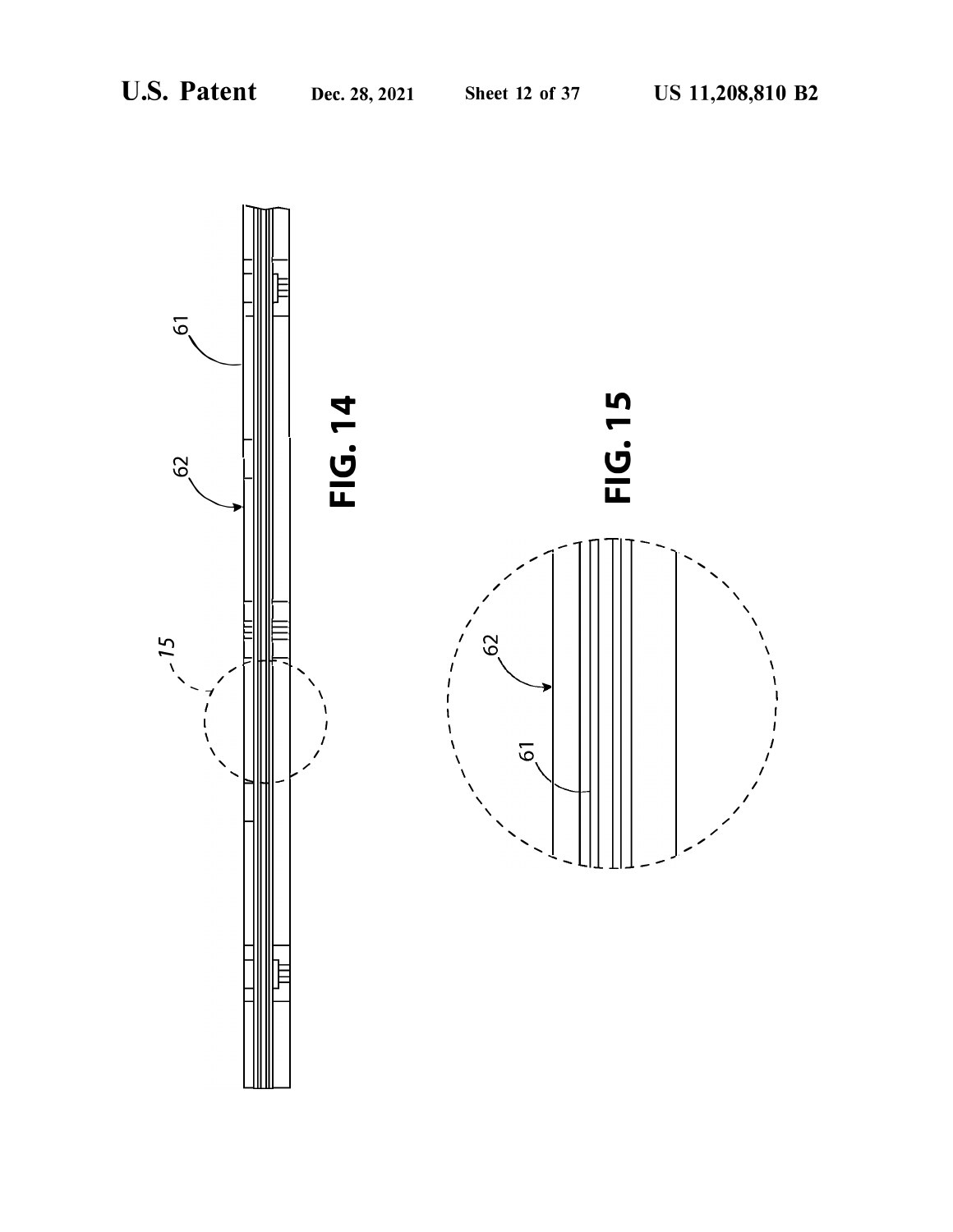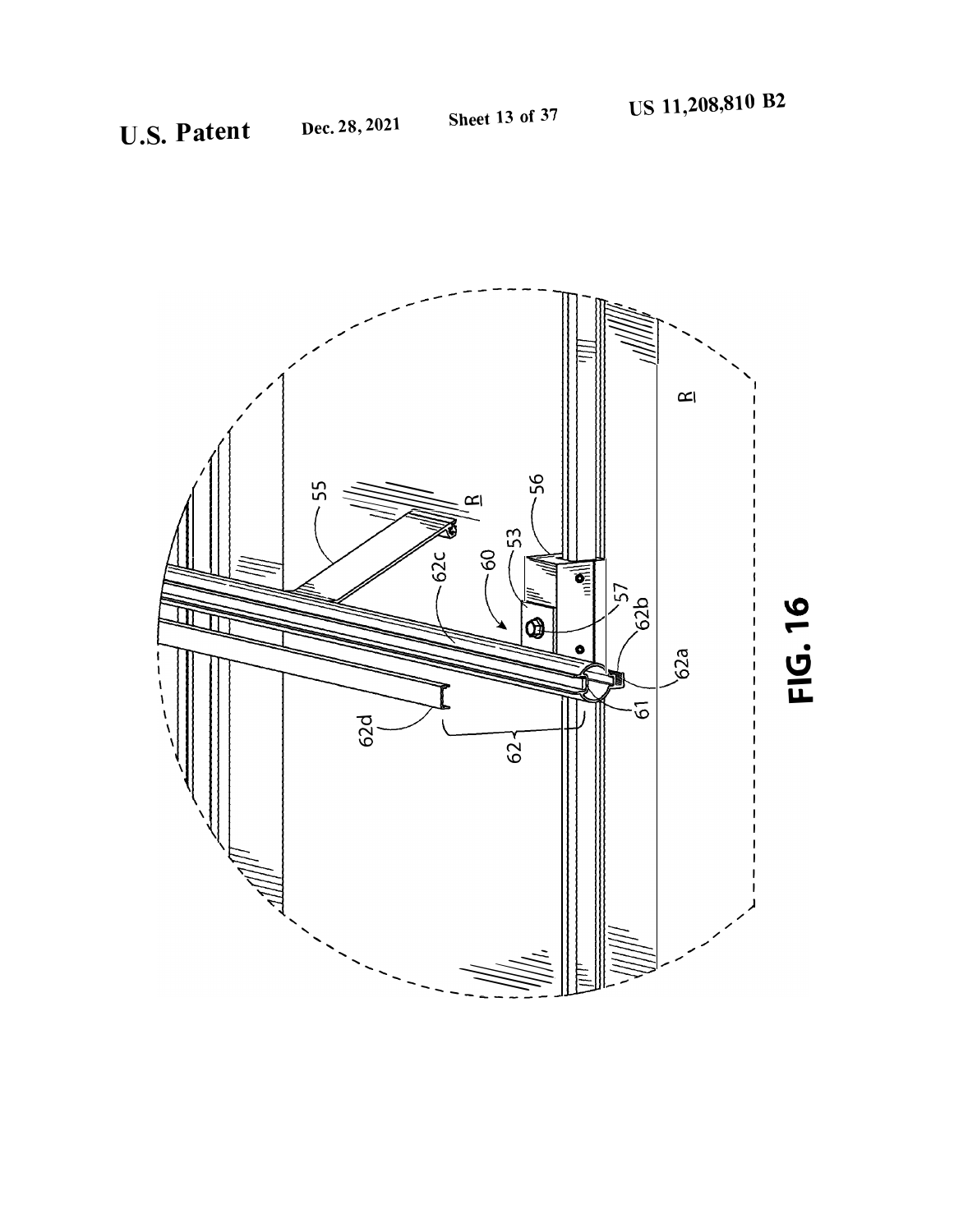



# .<br>- <u>ت</u> **u.**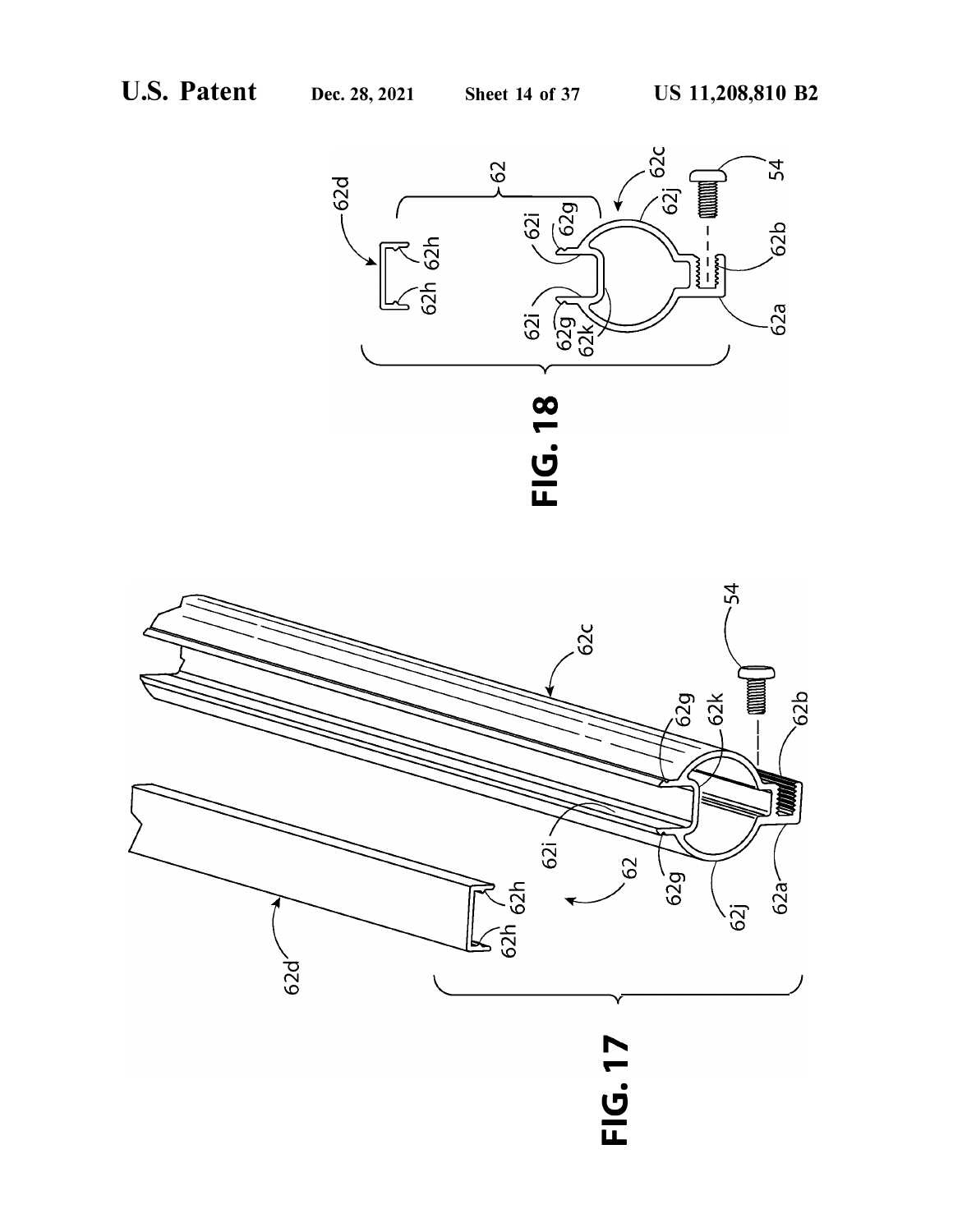## U.S. Patent

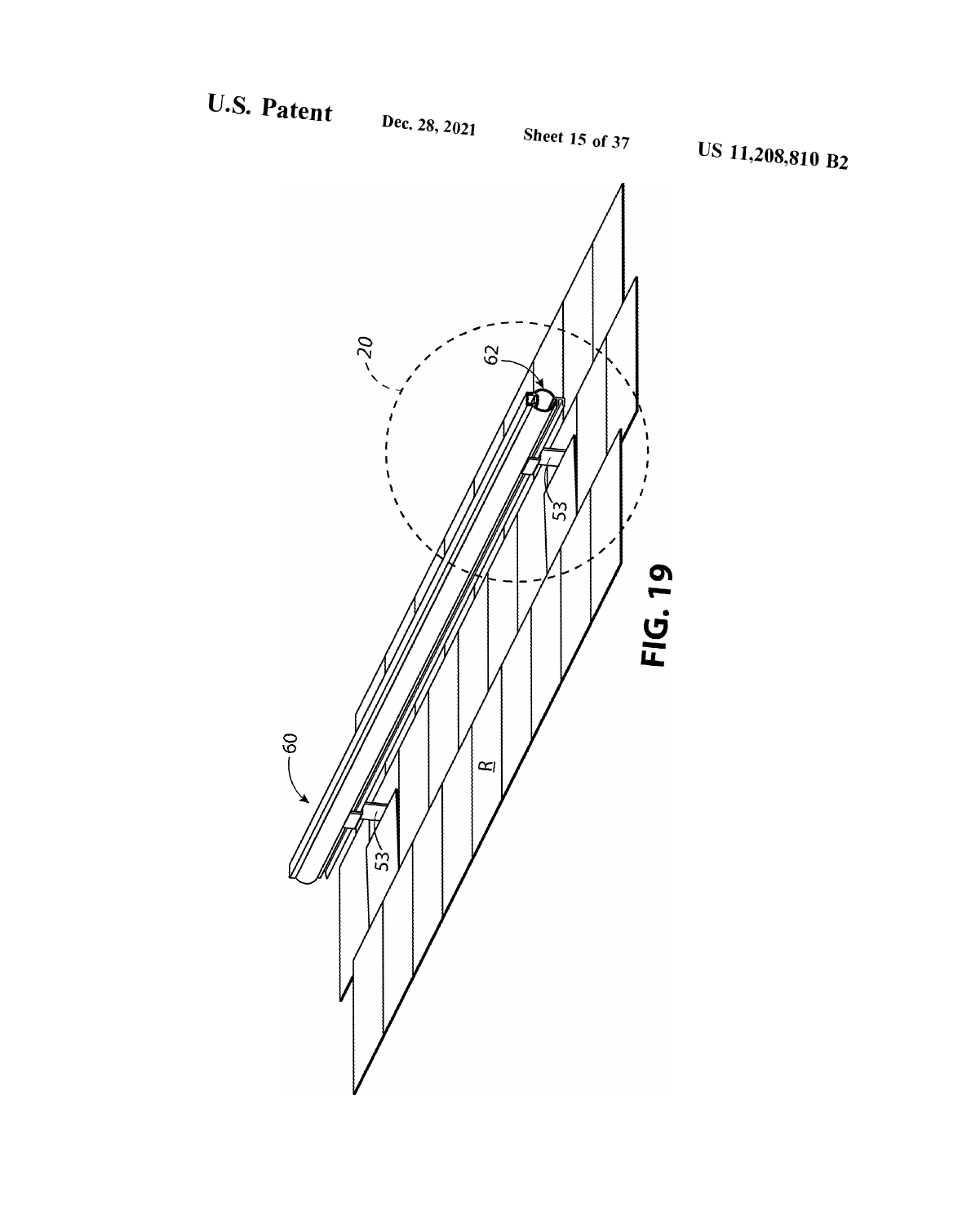



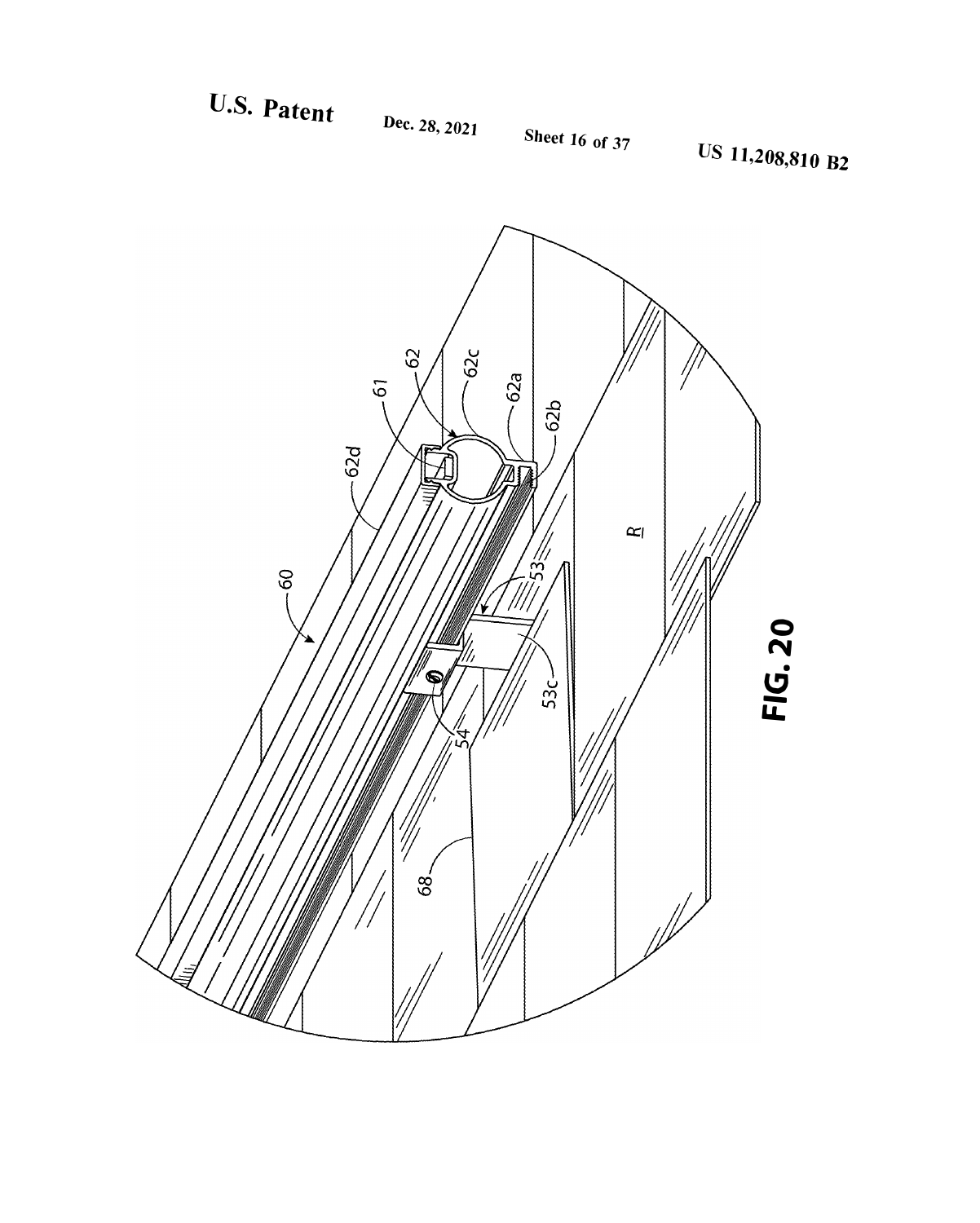U.S. Patent



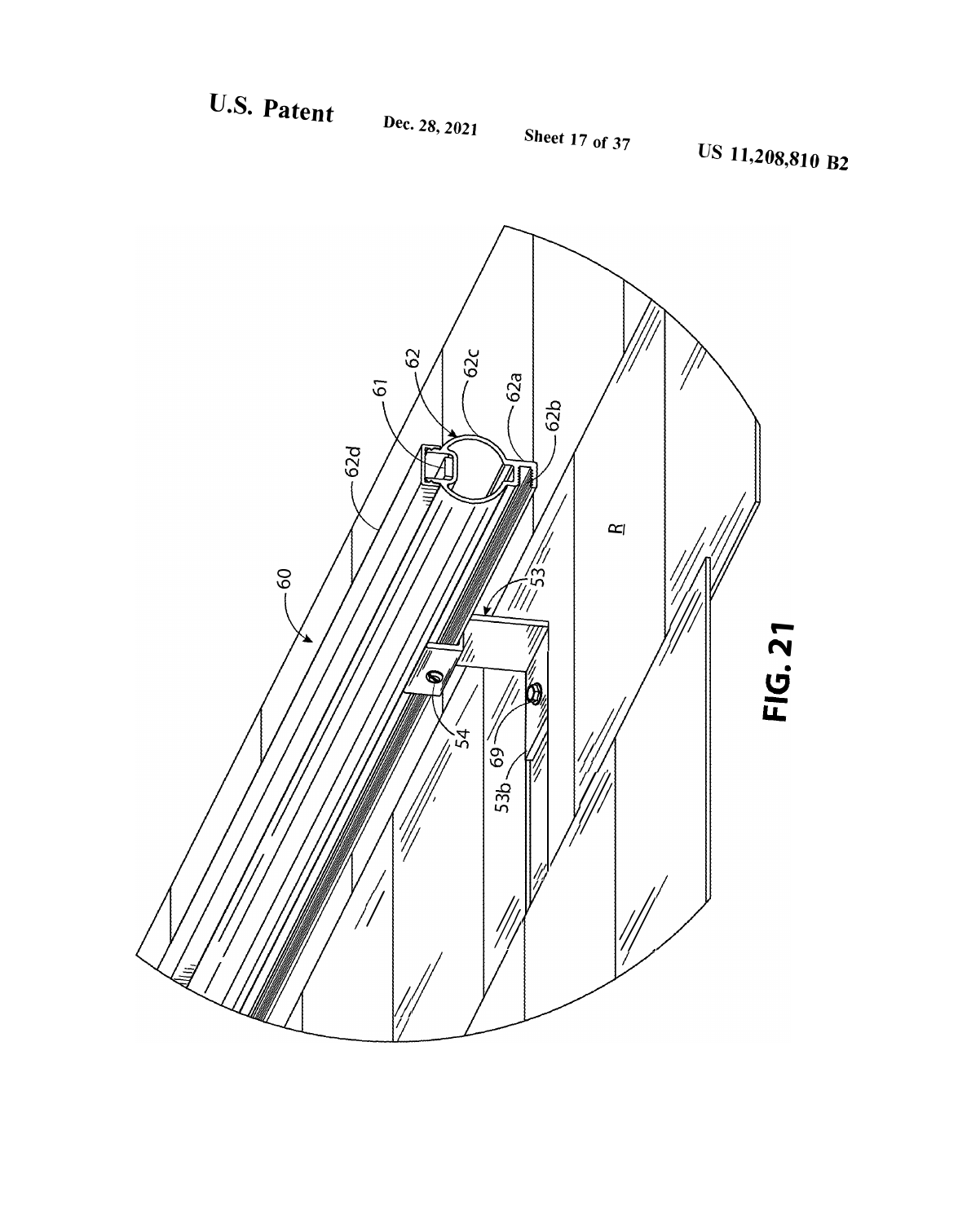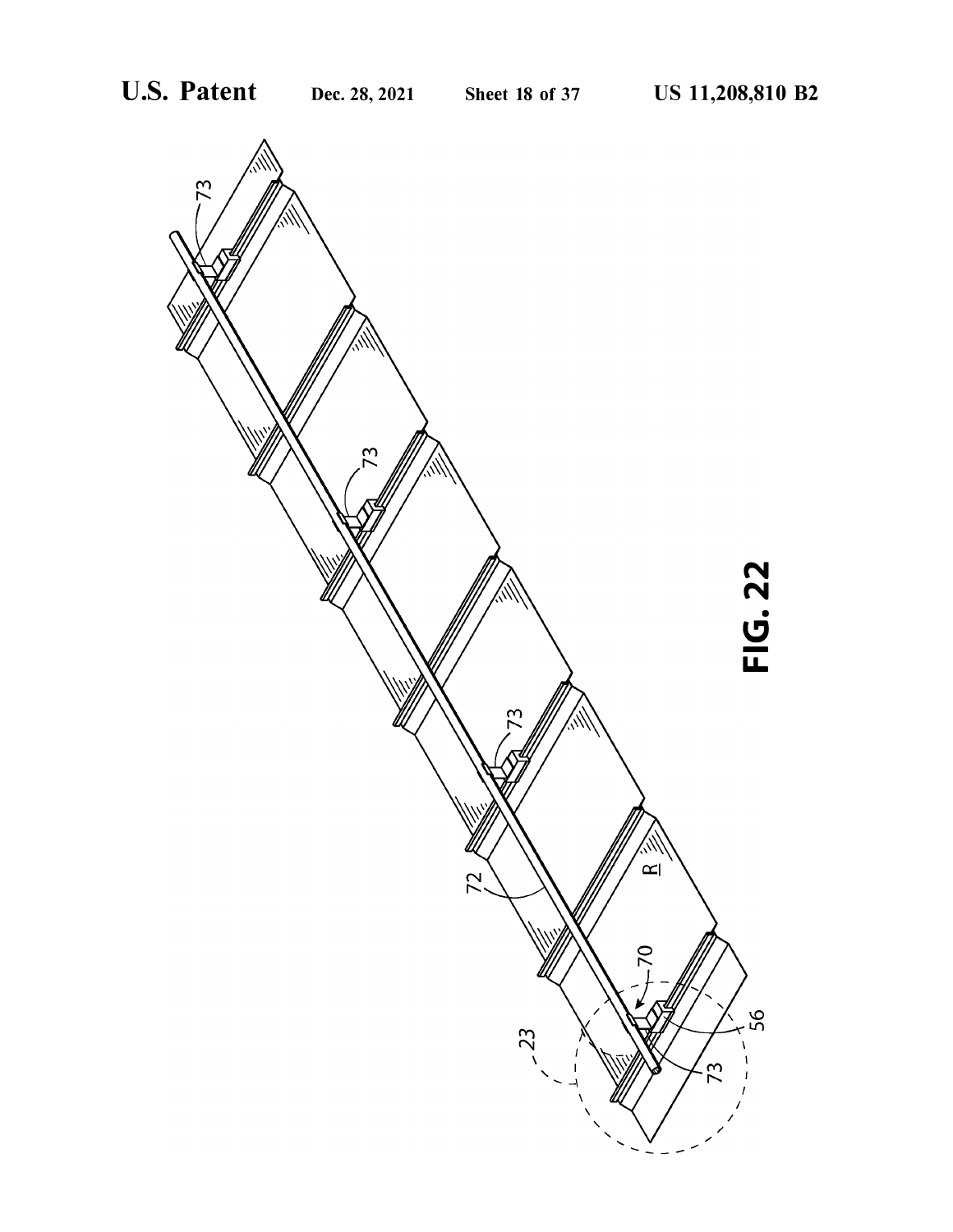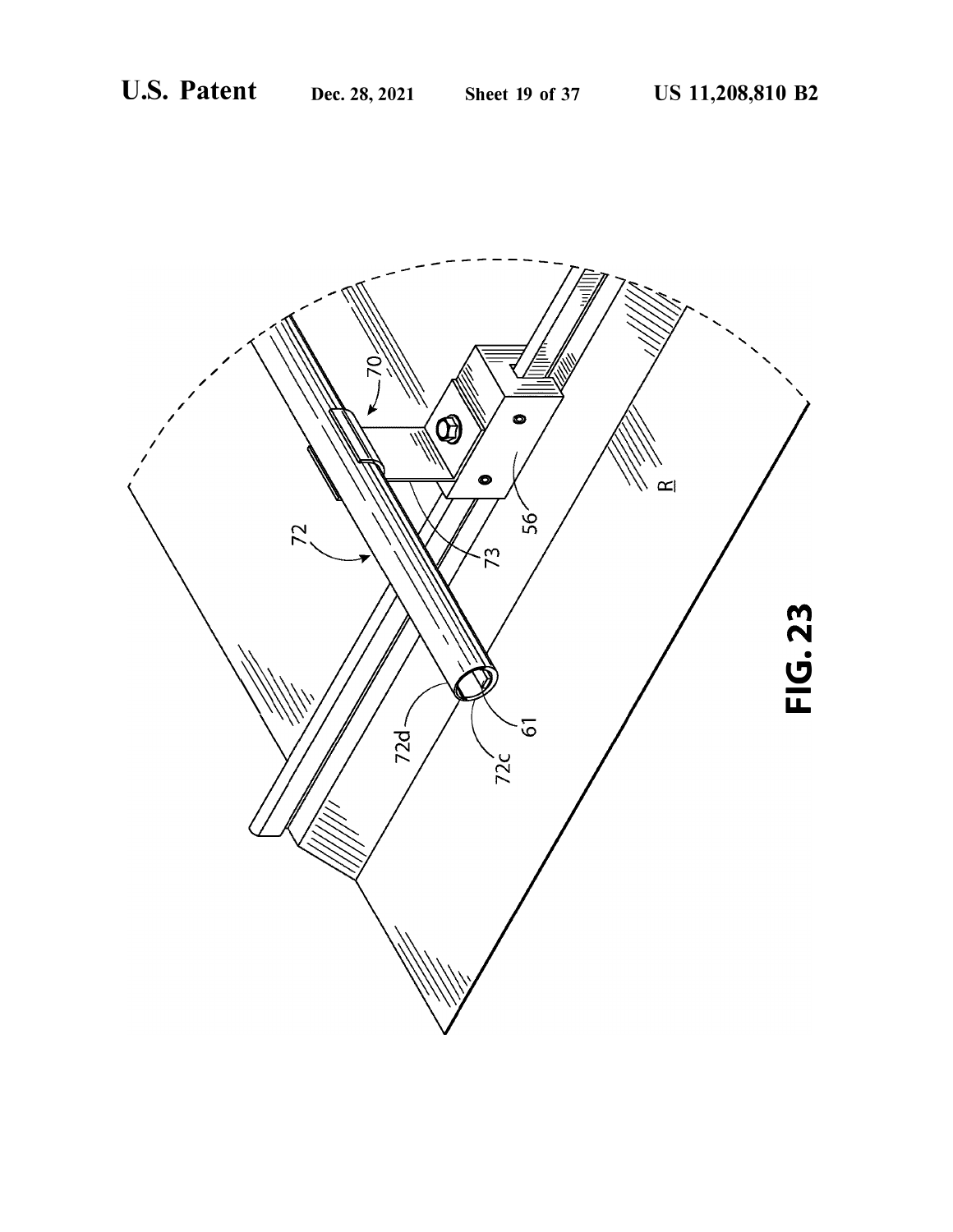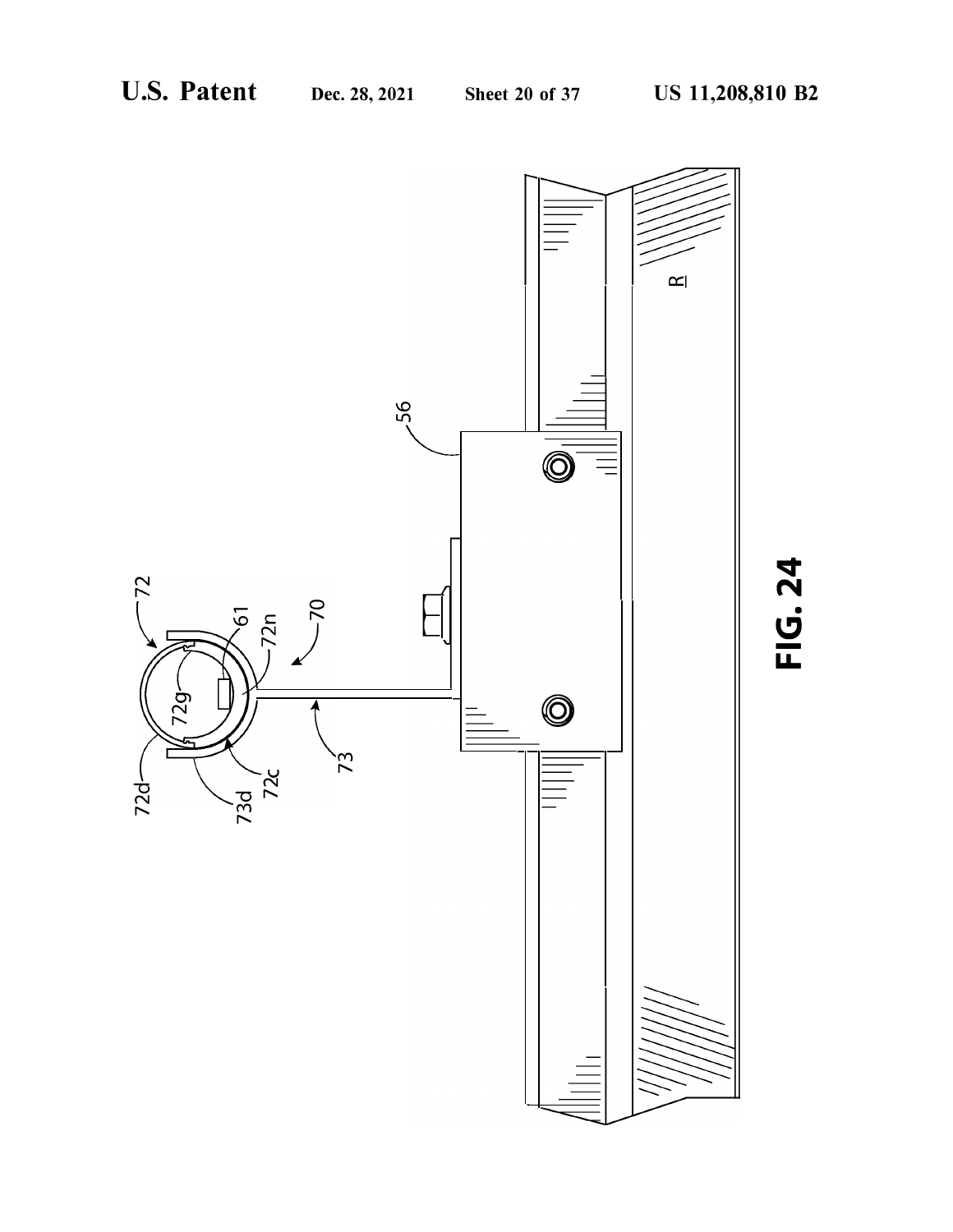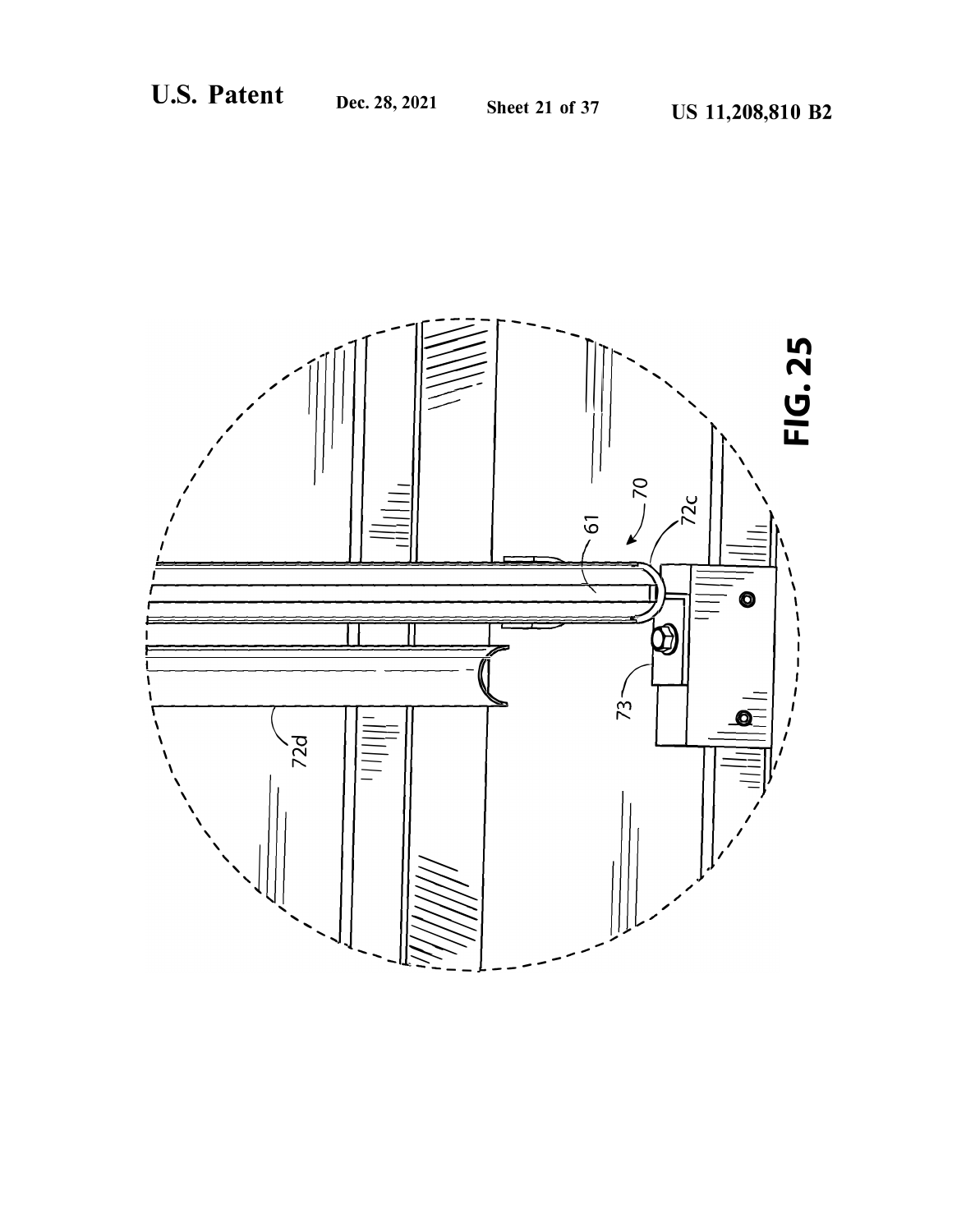![](_page_22_Figure_4.jpeg)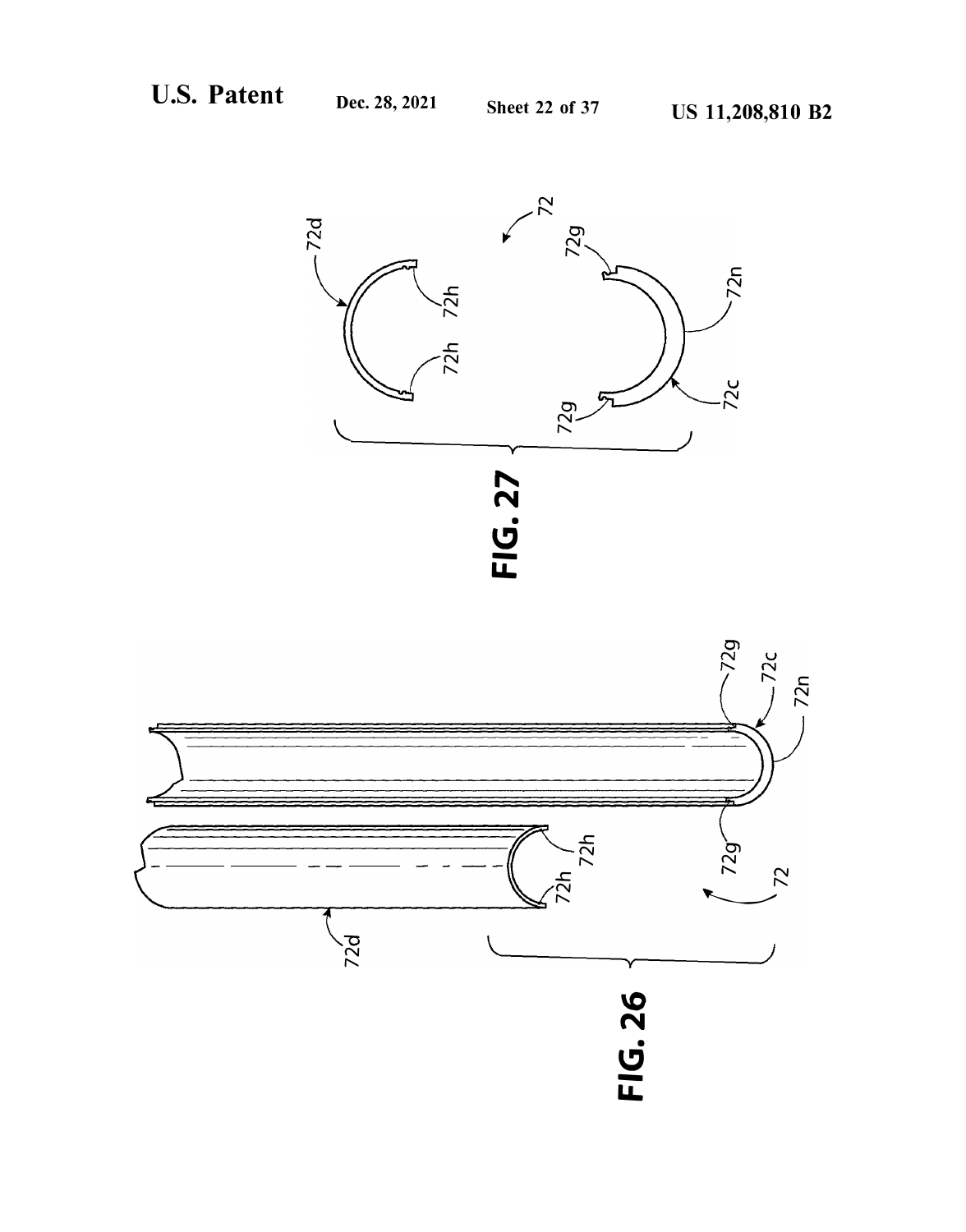![](_page_23_Figure_4.jpeg)

![](_page_23_Figure_5.jpeg)

![](_page_23_Figure_6.jpeg)

**FIG. 29**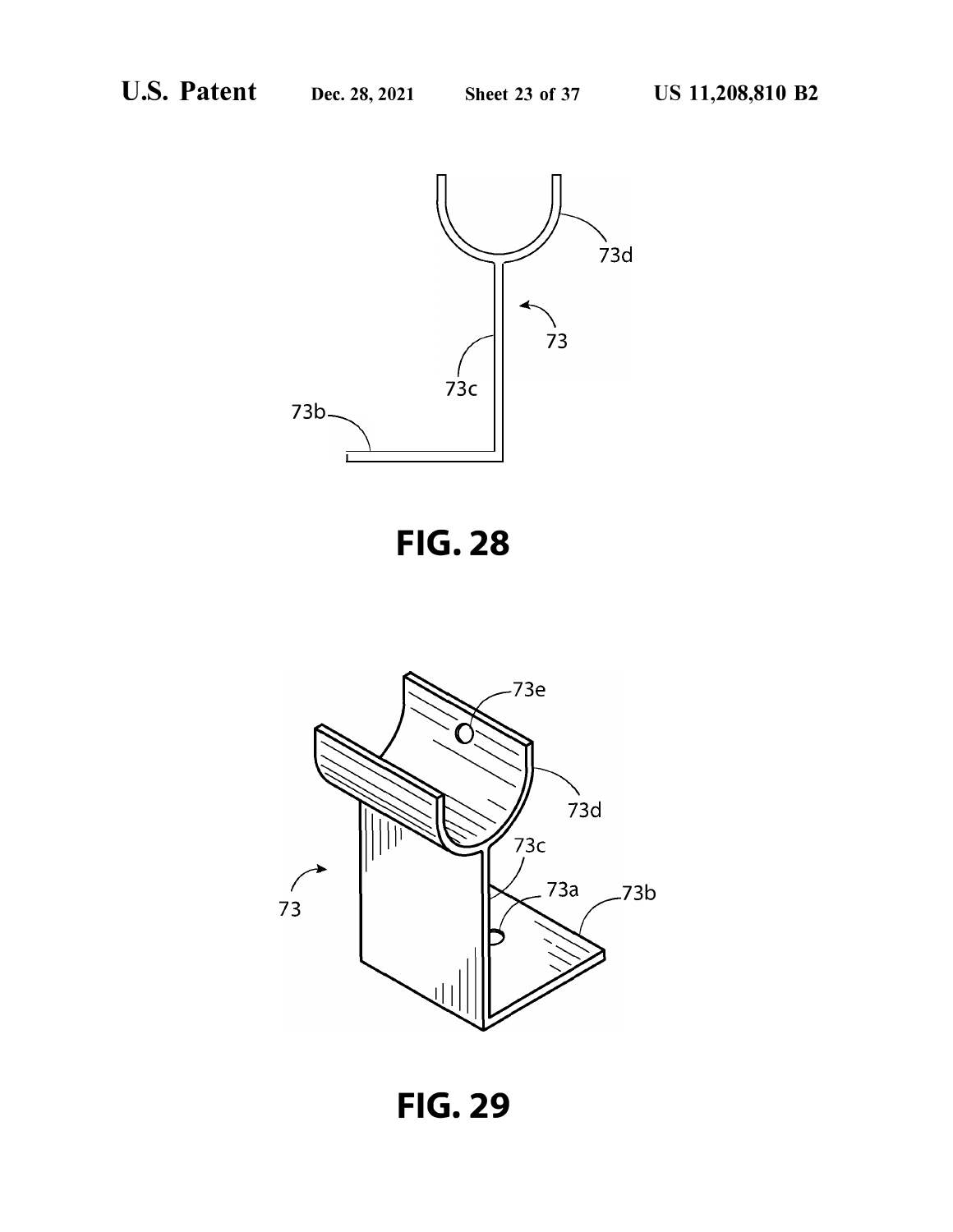![](_page_24_Figure_4.jpeg)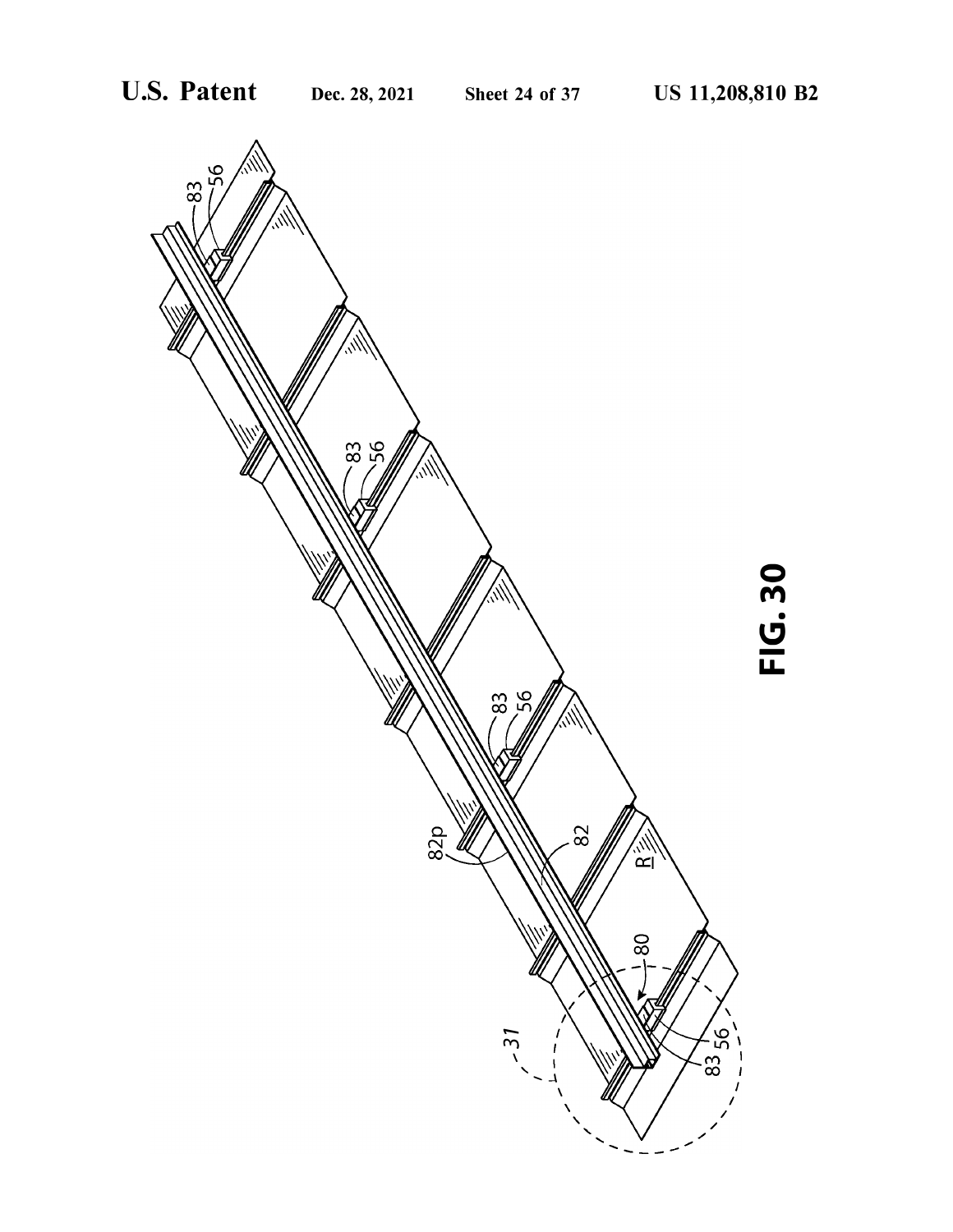![](_page_25_Picture_4.jpeg)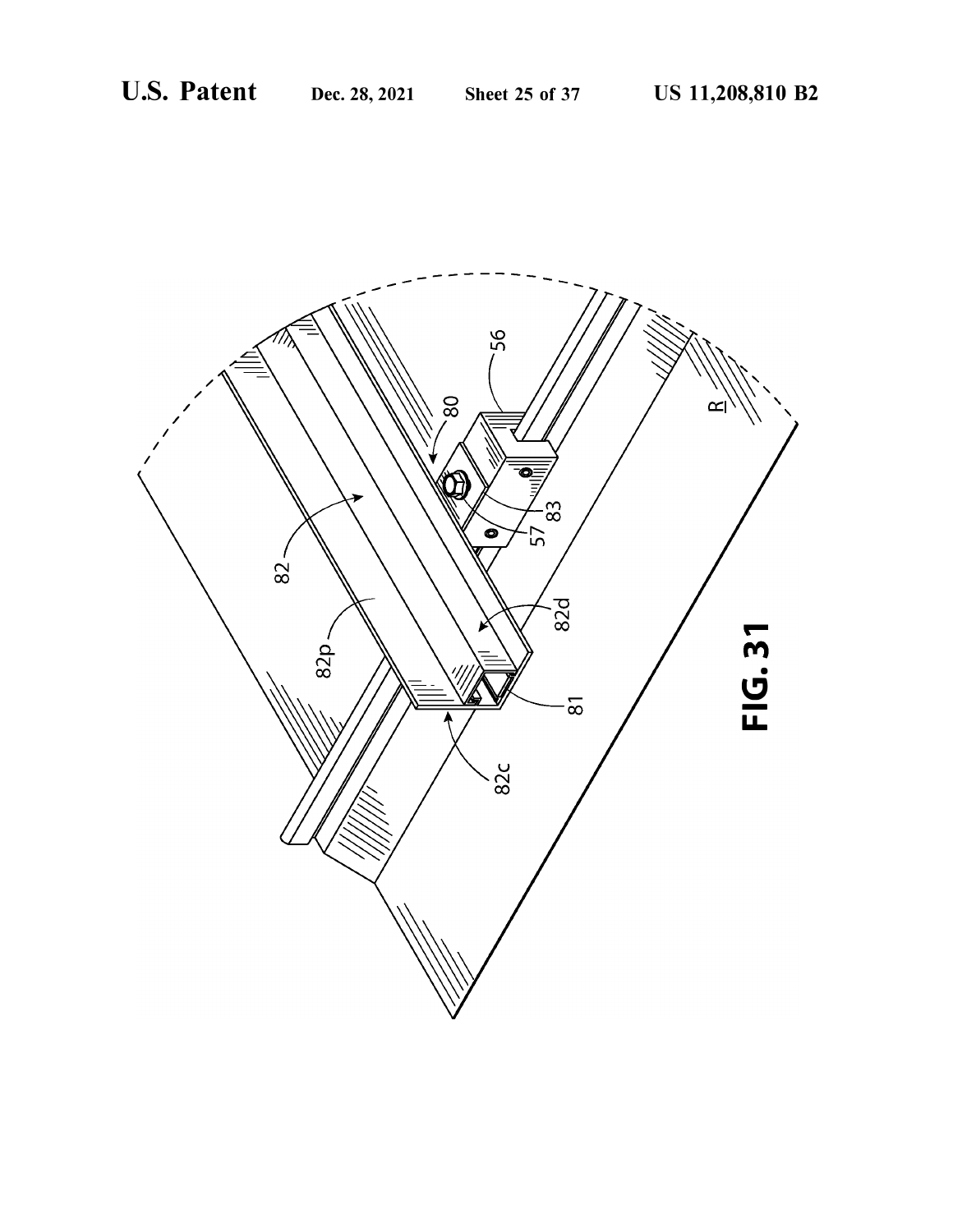![](_page_26_Figure_4.jpeg)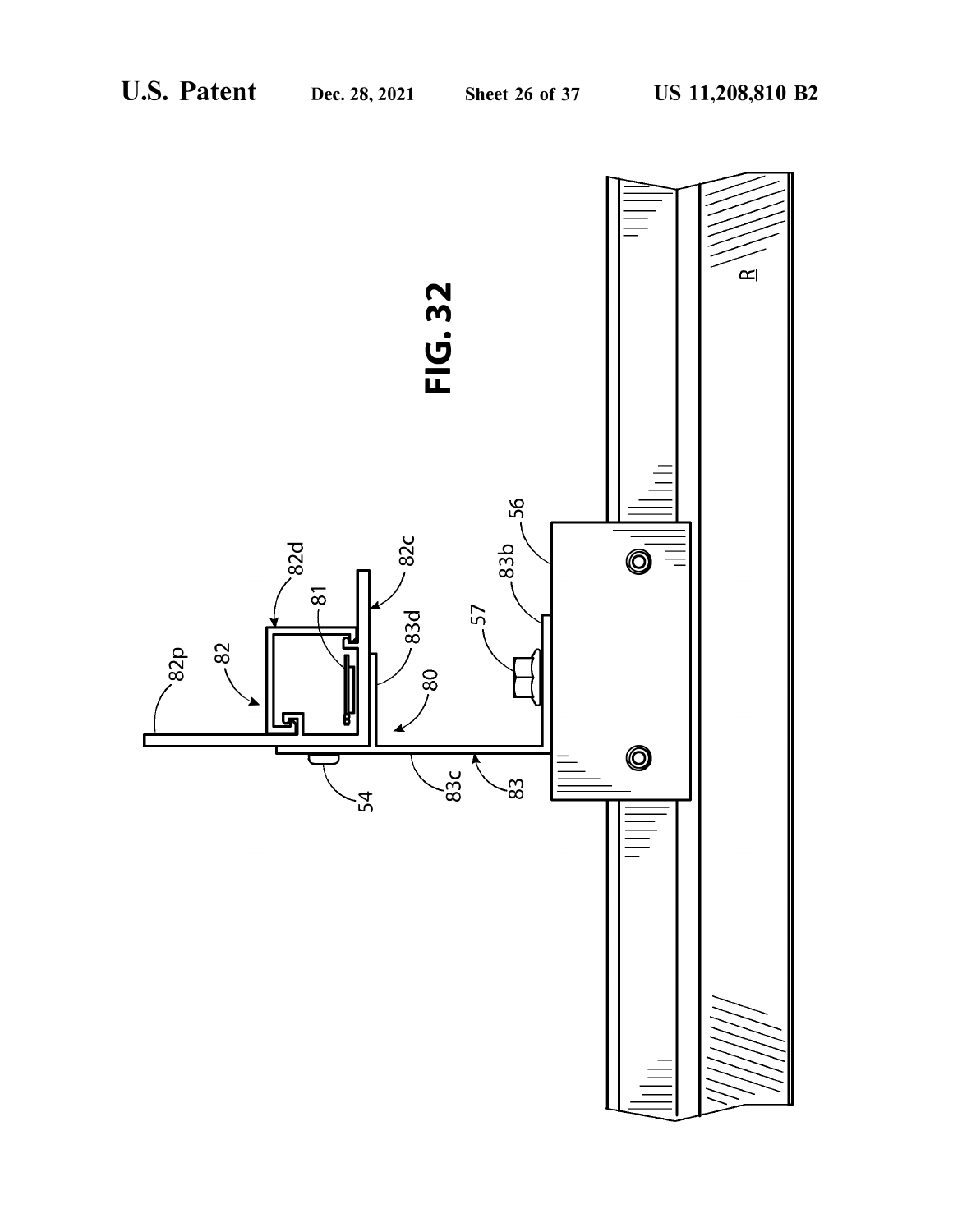![](_page_27_Picture_4.jpeg)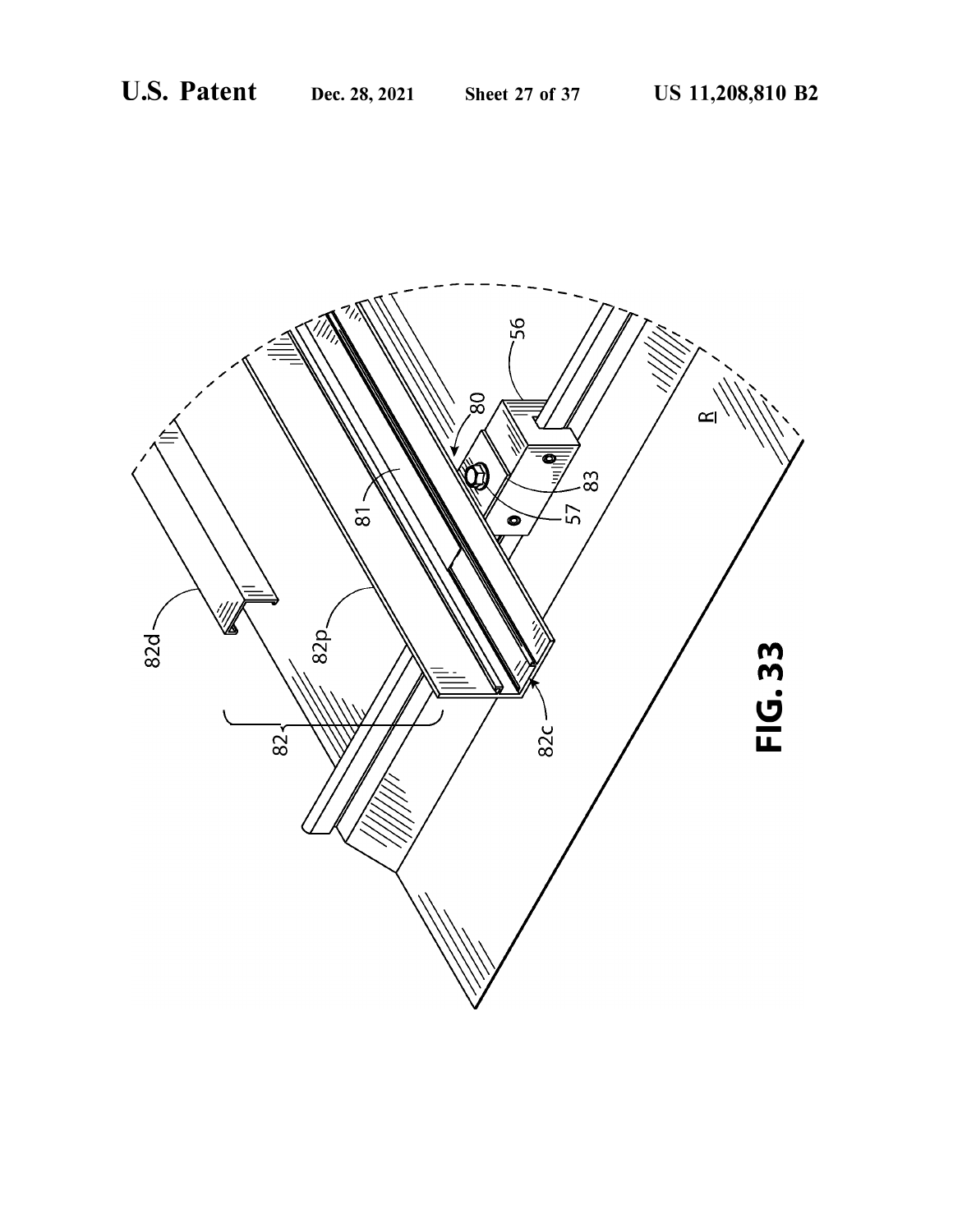![](_page_28_Figure_4.jpeg)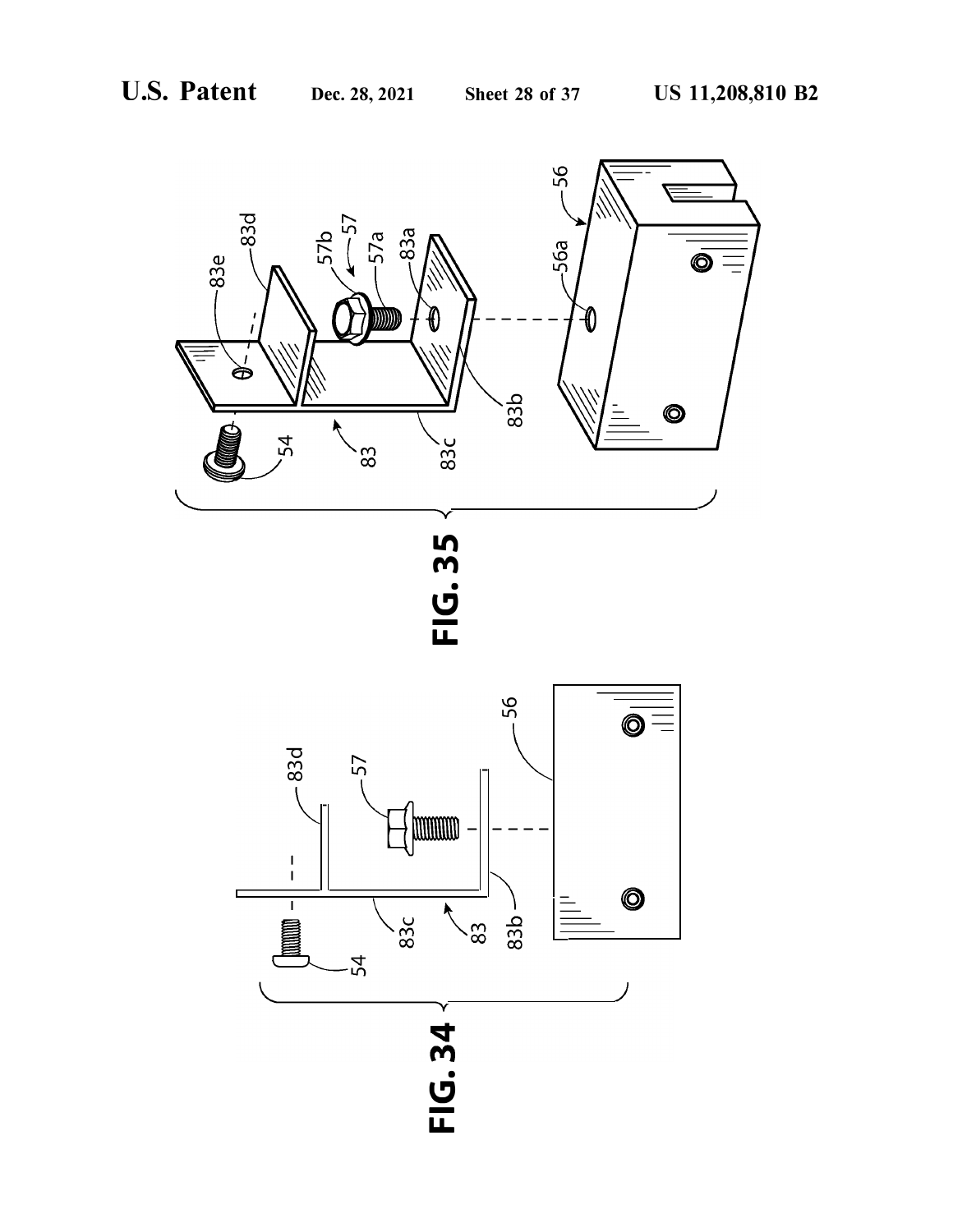![](_page_29_Figure_4.jpeg)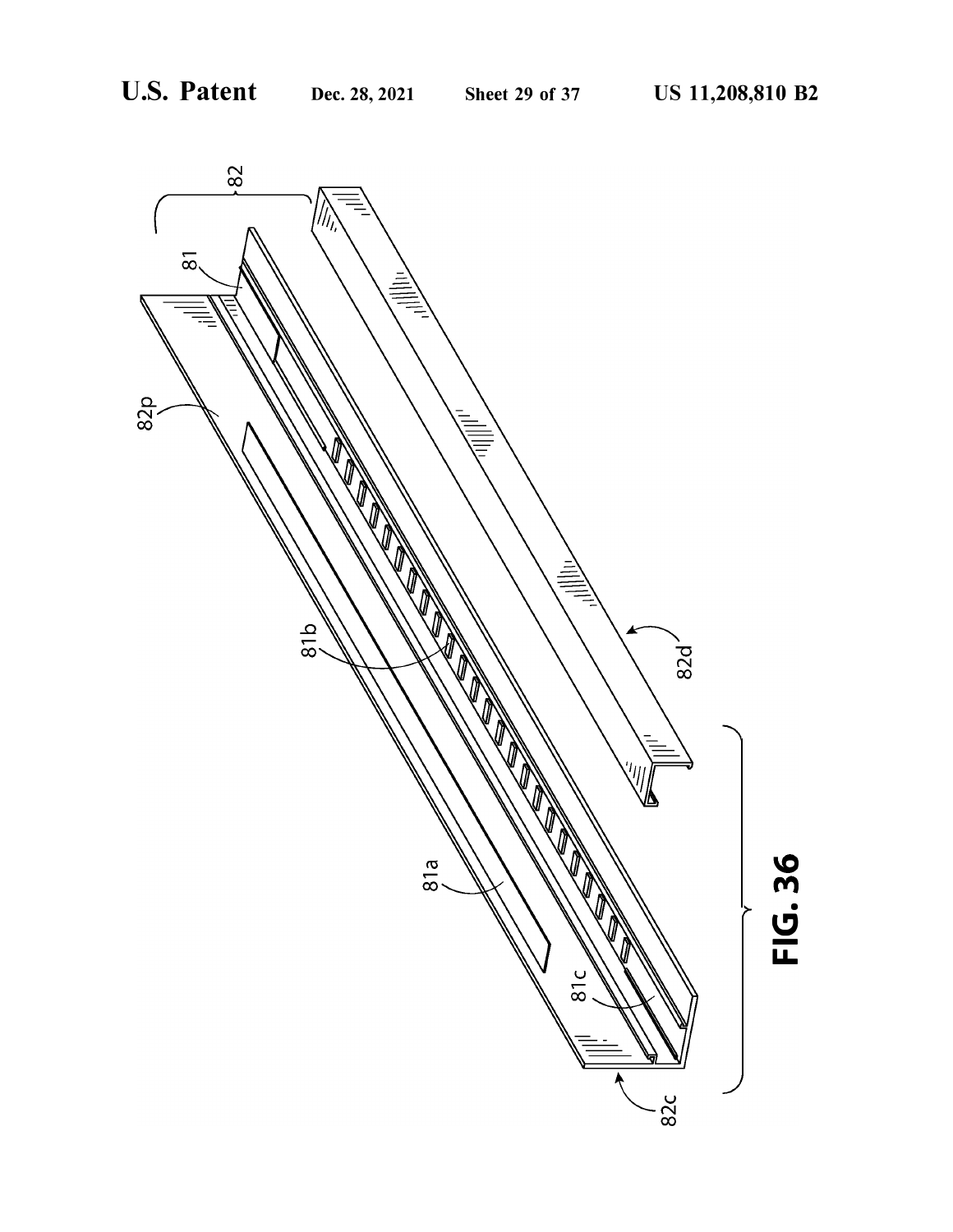![](_page_30_Figure_4.jpeg)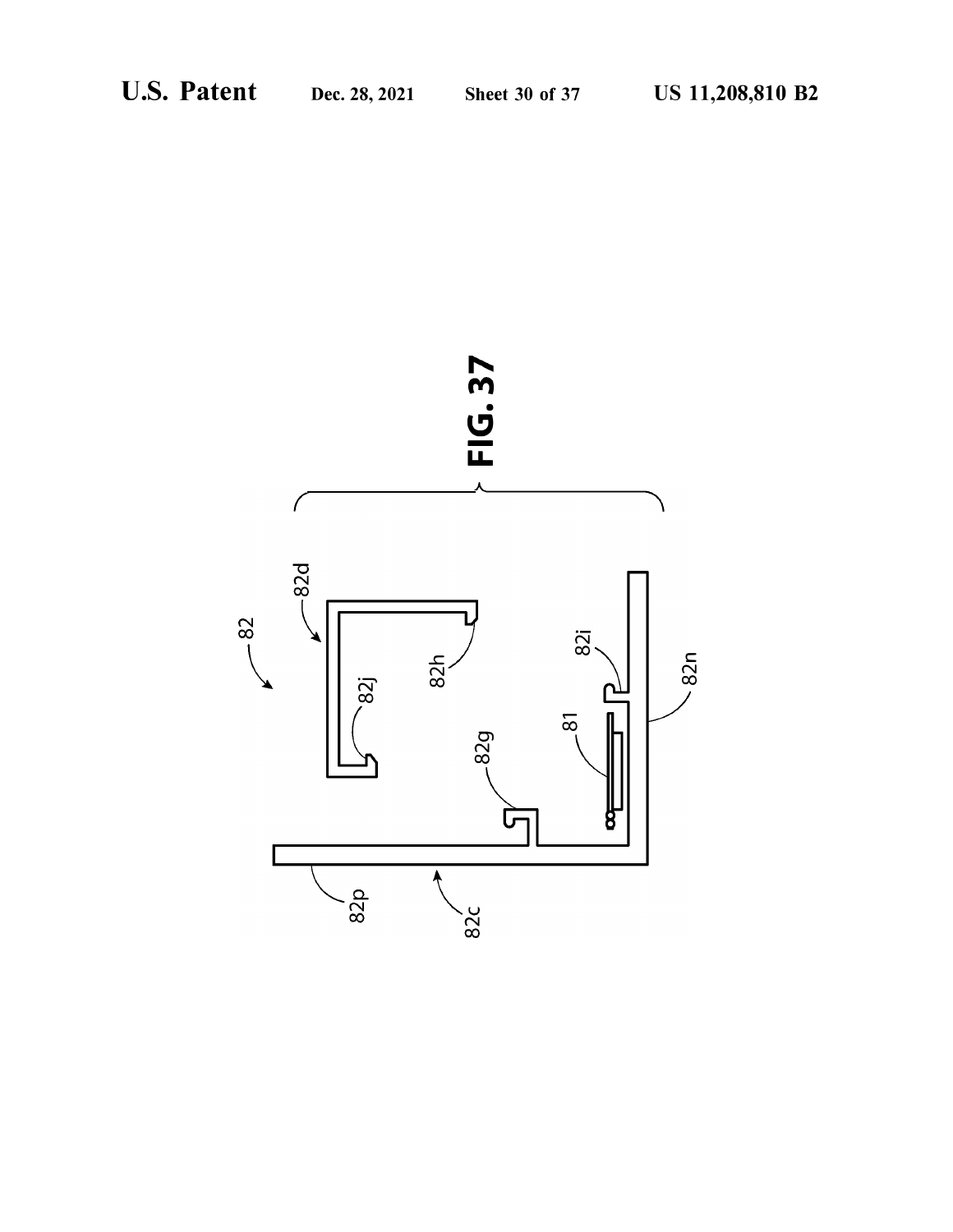![](_page_31_Figure_4.jpeg)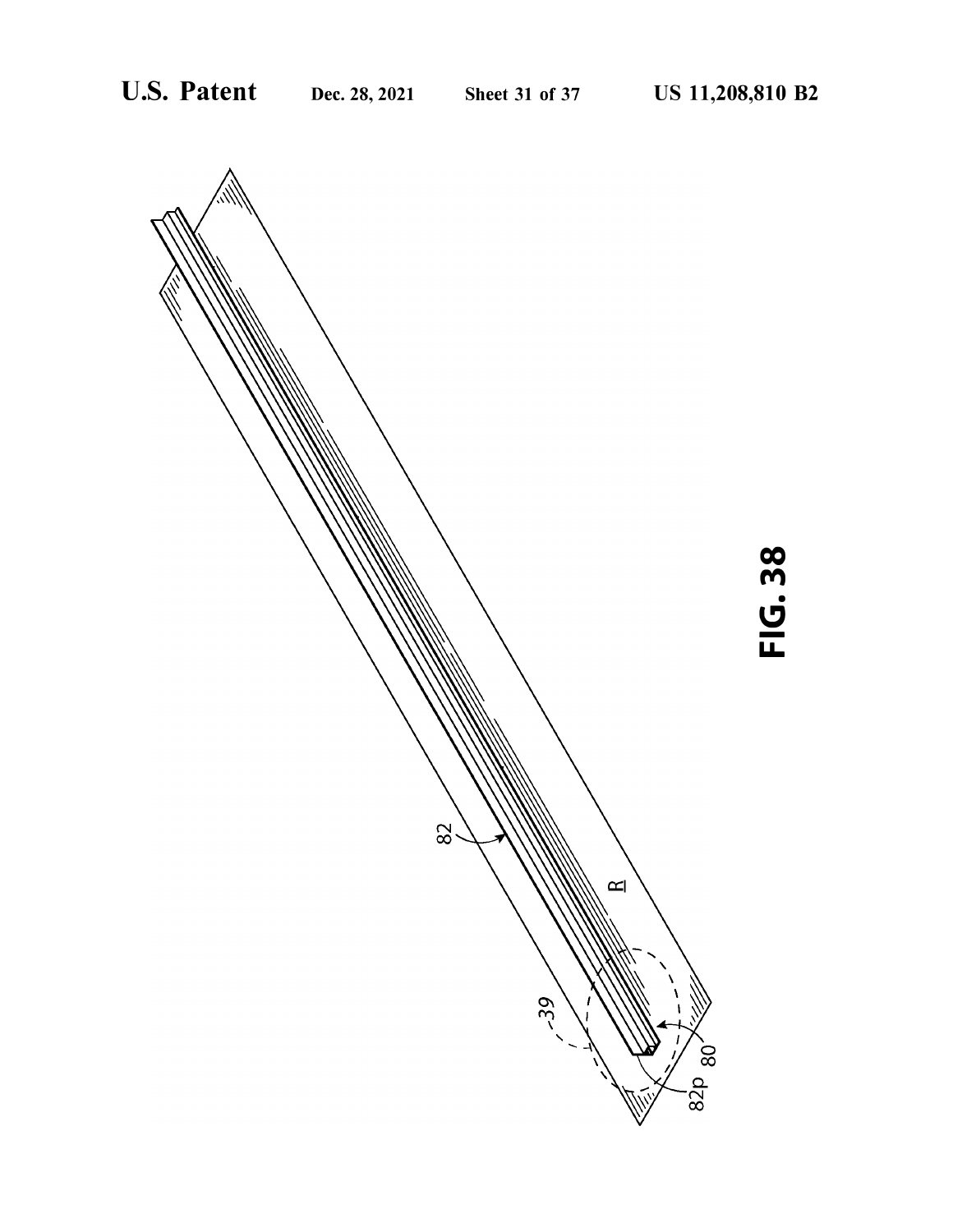![](_page_32_Picture_4.jpeg)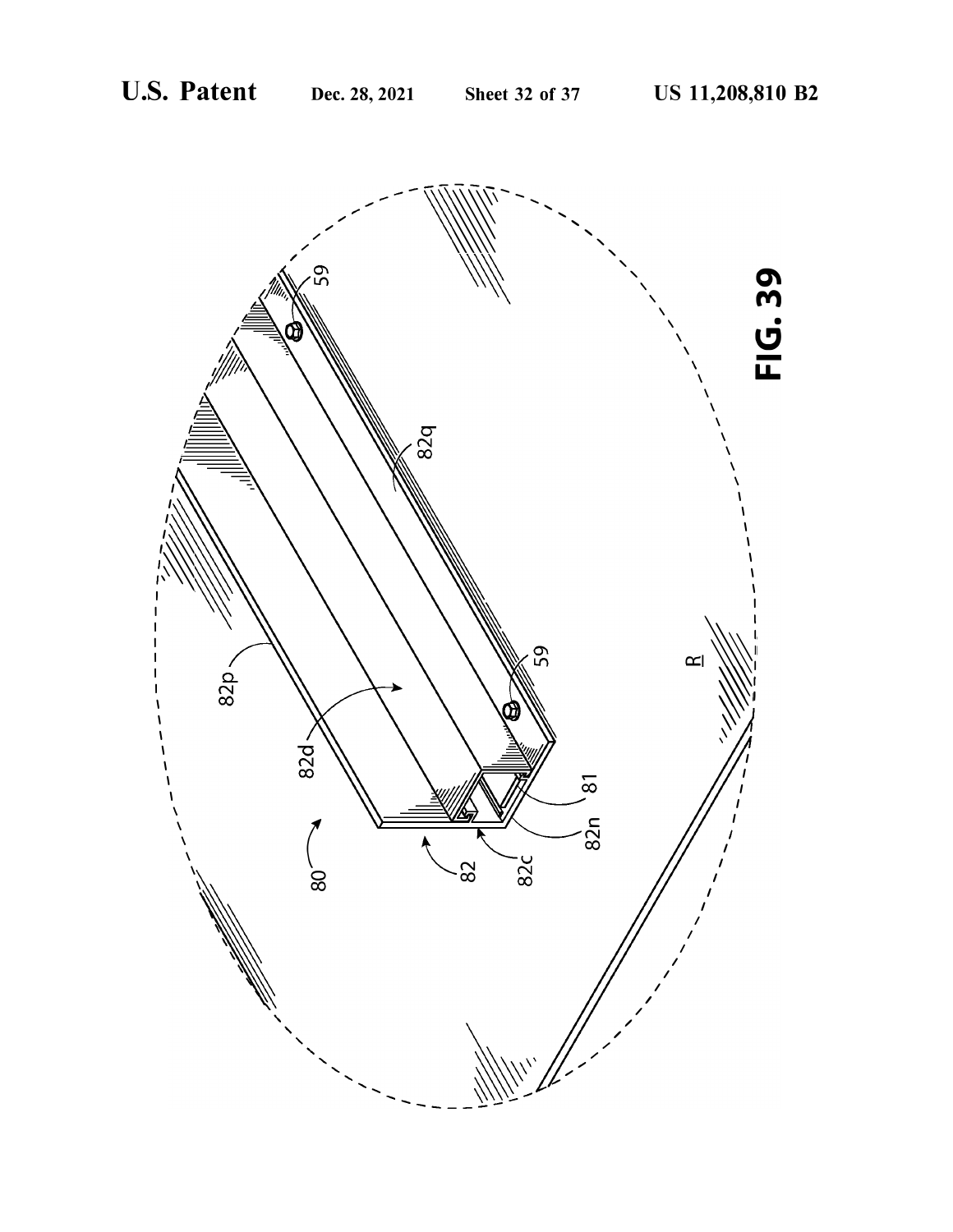![](_page_33_Figure_4.jpeg)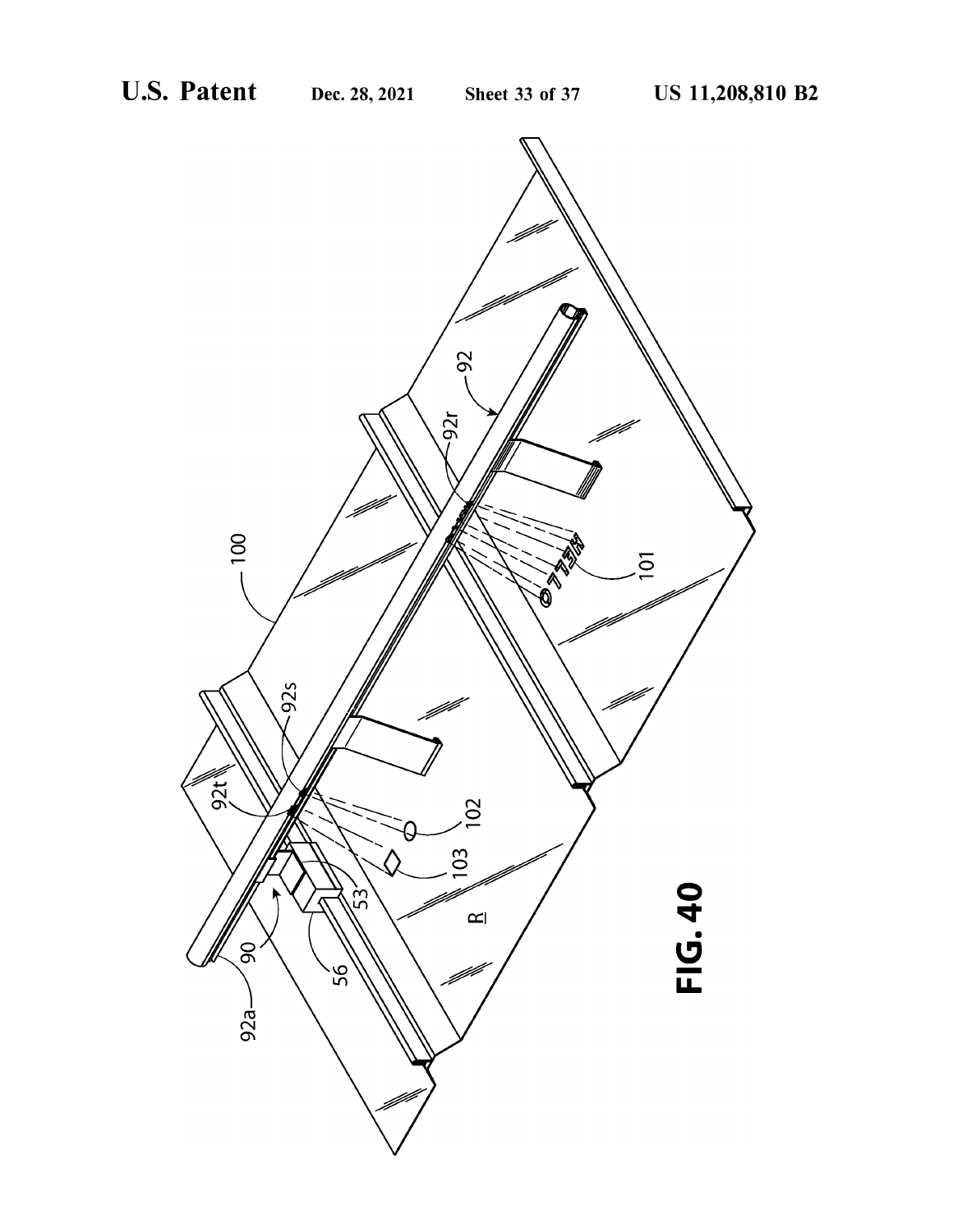![](_page_34_Figure_4.jpeg)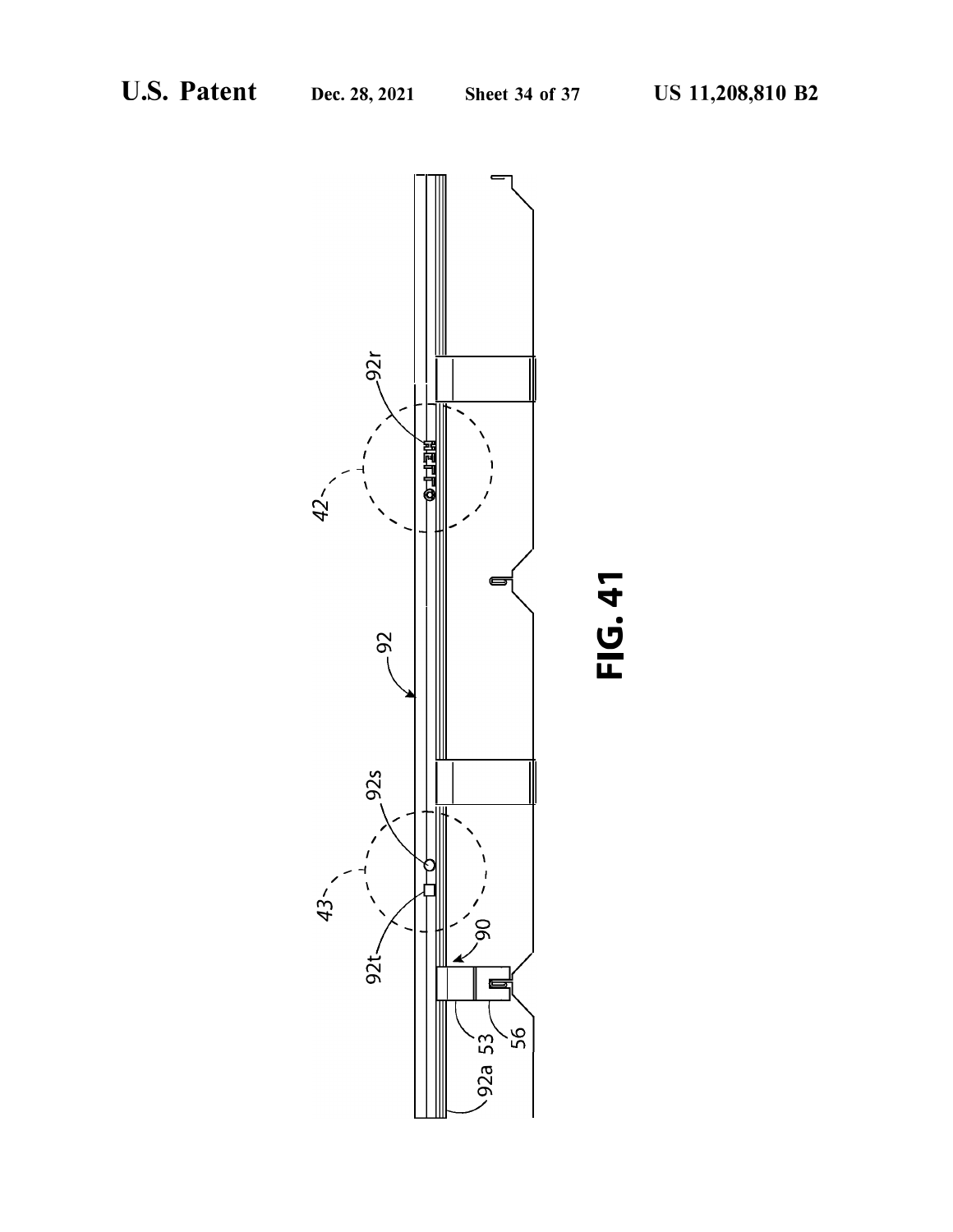![](_page_35_Figure_4.jpeg)

![](_page_35_Figure_5.jpeg)

![](_page_35_Figure_6.jpeg)

**FIG. 43**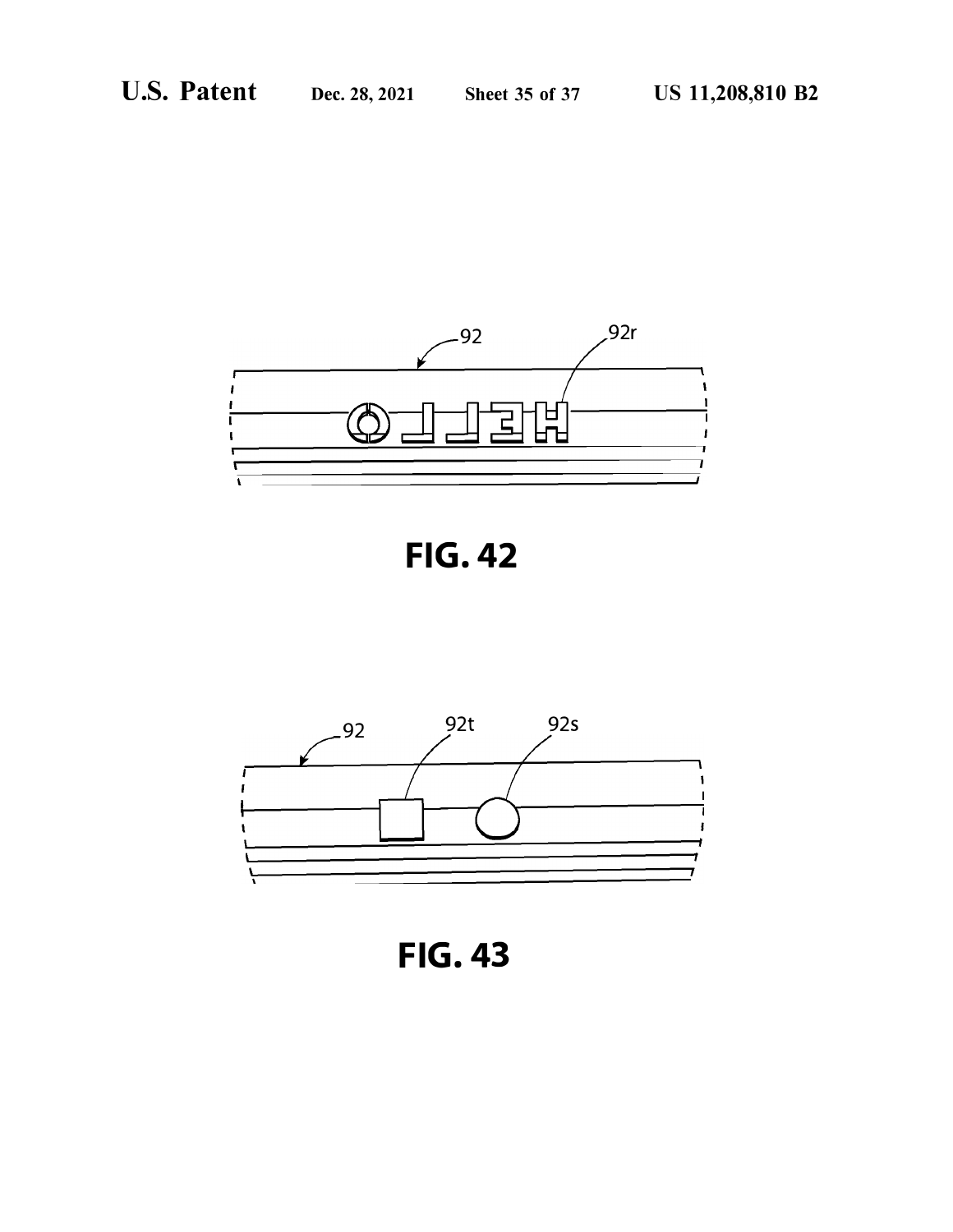![](_page_36_Figure_4.jpeg)

**FIG. 44**